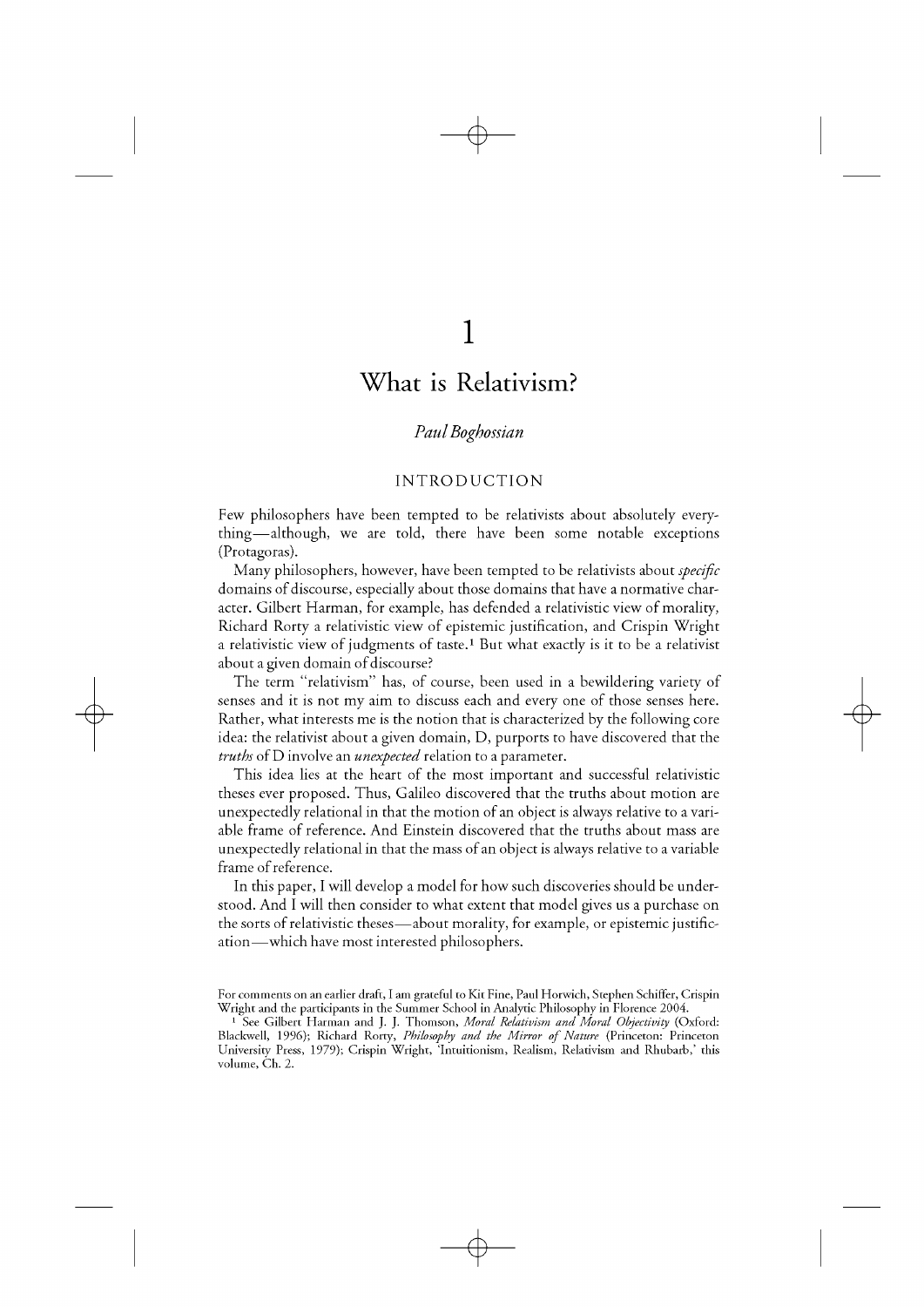#### RELATIONAL MEANINGS

Galileo, we may suppose, discovered that truths about motion are unexpectedly relative to a frame of reference. What does that mean?

A natural first thought is that the unexpected relationality is to be found in the *propositions* expressed by ordinary motion sentences. On this view, whereas we might have been tempted to construe a sentence like:

(1) "The Earth moves"

as expressing a proposition involving the monadic concept of *moving*, after Galileo we know that it really expresses a proposition involving the relational concept of *moving relative to a frame of reference*, with the variable frame of reference being contextually supplied.

On this view, then, what Galileo discovered is that a form of contextualism is true for motion sentences: the proposition expressed by a given motion sentence varies as a function of the context in which it is used.

Let us consider a case for which such a contextualist proposal is tailor-made, the case of the spatial relation expressed by the phrase  $\ldots$  to the left of  $\ldots$  How does this work?

Here is a first stab. Whenever someone utters a sentence of the form:

(2) ''A isto the left of B''

he doesn't express the proposition:

(3) *AistotheleftofB*

but rather the proposition:

# (4) *A is to the left of B relative to reference point F*,

where F is some contextually supplied frame of reference.

Delicacy is called for in stating this view. We can't just say that whenever someone uses the sentence:

 $``S$ 

he ends up expressing not the proposition:

*S*

but rather the proposition:

#### *SrelativetoF*

for, then, any utterance of ''S'' will end up expressing the hopelessly infinitary proposition: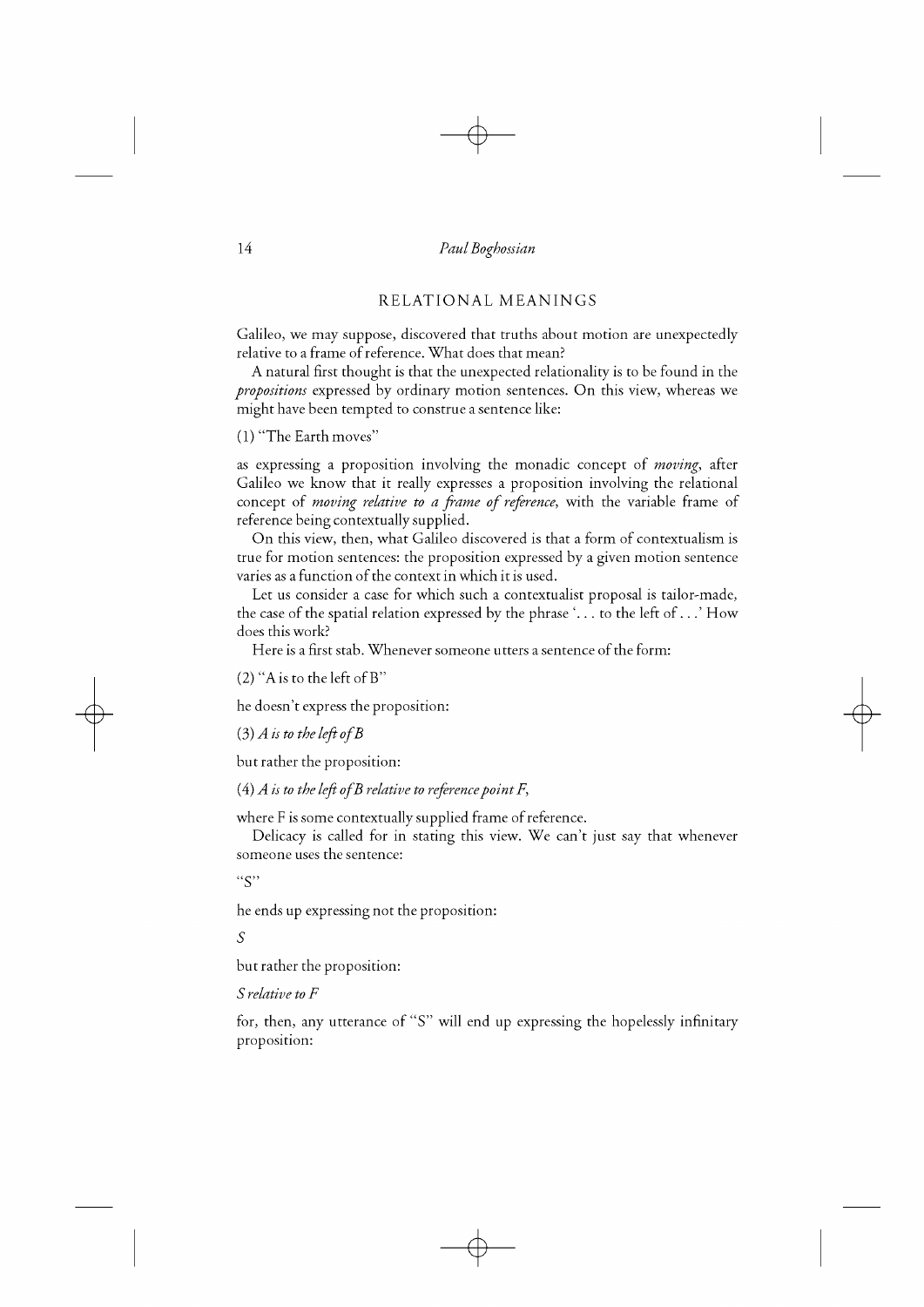# . . . *(((S relative to F)relative to F)relative to F)relative to F)*. . .

The correct way to formulate the view we are after is to say, rather, that anyone uttering the sentence ''A is to the left of B'' *intends* that utterance to be *elliptical* for the sentence:

(5) ''A isto the left of B relative to reference point F.''

With that qualification, we then get the contextualism we were after.

Now, such <sup>a</sup> view is fine for the predicate '... to the left of ... ' because it is plausible that *any* competent user of that predicate *knows* that it isin fact a threeplace and not a two-place predicate. It is, therefore, not implausible to say that any competent user of  $(2)$  would intend it to be elliptical for  $(5)$ .

But it is not similarly plausible to claim that any competent user of the predicate ''moves'' knows that it expresses the concept of a relation rather than the concept of a monadic property. As Harman correctly notes, it would be wrong to claim that when people said:

"The Earth moves"

they intended their remark to be elliptical for:

"The Earth moves relative to a frame of reference F."

Some perfectly competent possessors of the concept of motion were unaware that the only truths there are about motion are relational ones and so had no reason to mean only the relational judgment.

And if that doesn't seem obvious in the case of motion, it should certainly seem obvious in the cases of mass and simultaneity. It is simply not psychologically plausible to claim that, before Einstein, ordinary users of such sentences as:

(6) "x has mass  $M$ "

and:

(7) ''e1 issimultaneouswith e2''

intended their utterances to be elliptical for, respectively:

(8) ''x has mass Mrelative to reference frame F''

and

(9) ''e1 is simultaneouswith e2 relative to reference frame F''.

No one before Einstein knew that there are no absolute facts about mass and simultaneity but only relational facts and so no one would have intended their utterances to be elliptical for the corresponding relational statements.

Intuitively, then, it would be wrong to construe the discovery of relativism about a given domain as the discovery that the characteristic sentences of that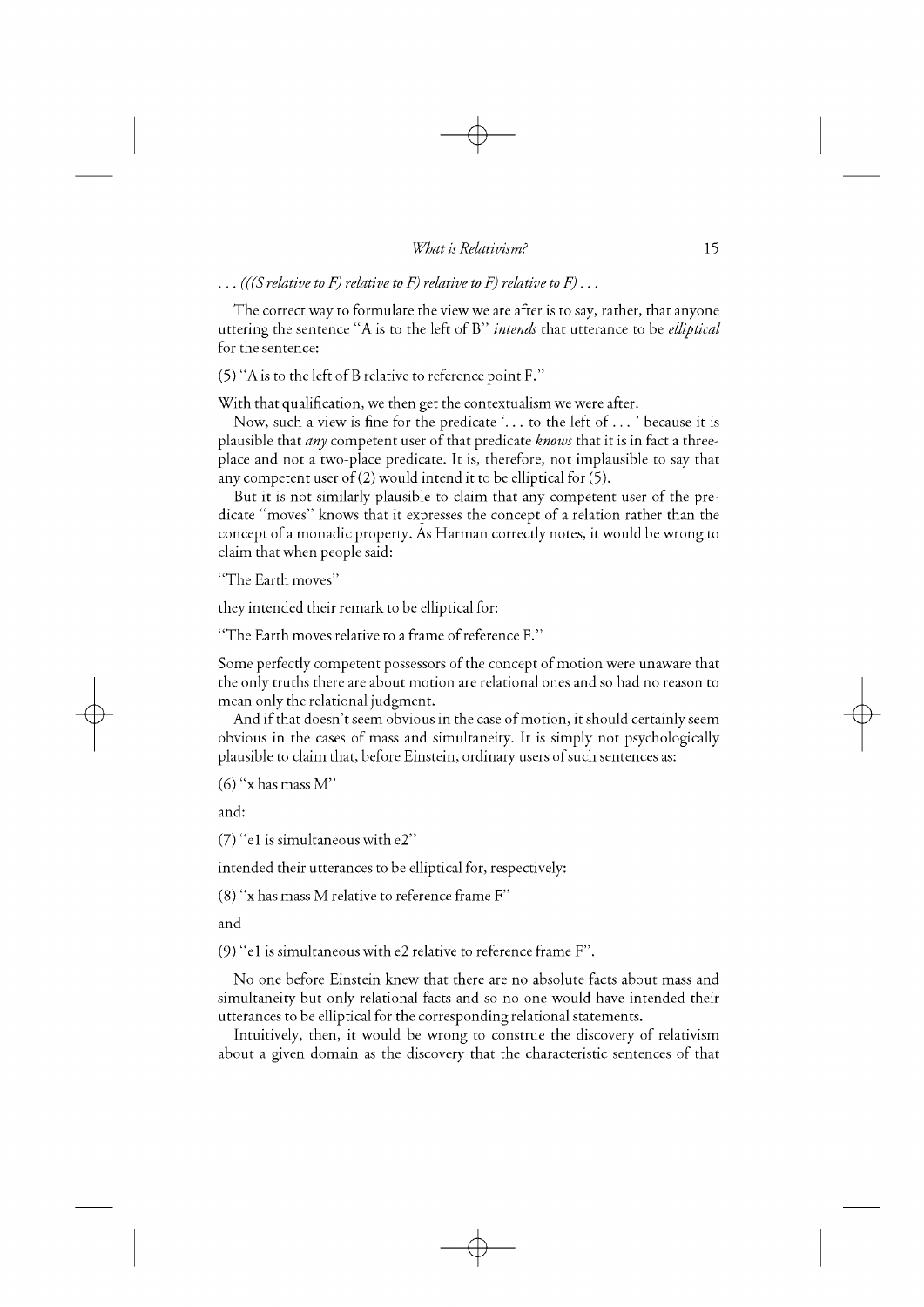domain express unexpectedly relational propositions. That construal wouldn't fit the classic cases drawn fromphysics.

Nor, intuitively, would it fit the cases that most interest philosophers, namely, the ones concerningmorality or epistemic justification.The relativist about morality, too, claims to have discovered some sort of unsuspected relationism in the moral domain. But it would be utterly implausible to construe that as the claim that when ordinary speakers assert such sentences as:

(10) "It is morally wrong of Paul to steal Mark's car."

they *intend* their remarks to be elliptical for some relational sentence like:

(11) ''In relation to moral code M, it is morally wrong of Paul to steal Mark's car.''

Relativism about morality, if true, is not vouchsafed by the relativistic intentions of the makers of moral judgments.

# HARMAN: RELATIONAL TRUTH CONDITIONS

If the discovery of relativism about a given domain is not a discovery about the kinds of propositions that are expressed by the characteristic sentences of that domain, what sort of discovery is it, then?

Gilbert Harman has proposed an alternative answer: his idea is that we should take Einstein to have discovered something not about the *propositions* expressed by the characteristic sentences of that domain but about their *truth-conditions*. He says:

Einstein's relativistic conception of mass involves the following claim about the truth conditions of judgments of mass:

For the purposes of assigning truth conditions, a judgment of the form, *the mass of X is M* hasto be understood as elliptical for a judgment of the form, *in relation to spatio-temporal framework F the mass of X is M*.

Switching back to the example of motion, Harman's idea seems to be, then, that to be a relativist about motion is to claim that, although the *proposition* expressed by  $(1)$  is just the disquoted non-relational proposition:

(12) *The Earth moves*

the truth-condition of that sentence is not just the disquoted truth-condition:

(13) The Earth moves

which attributes to the Earth the monadic property of moving, but is rather the relational truth-condition,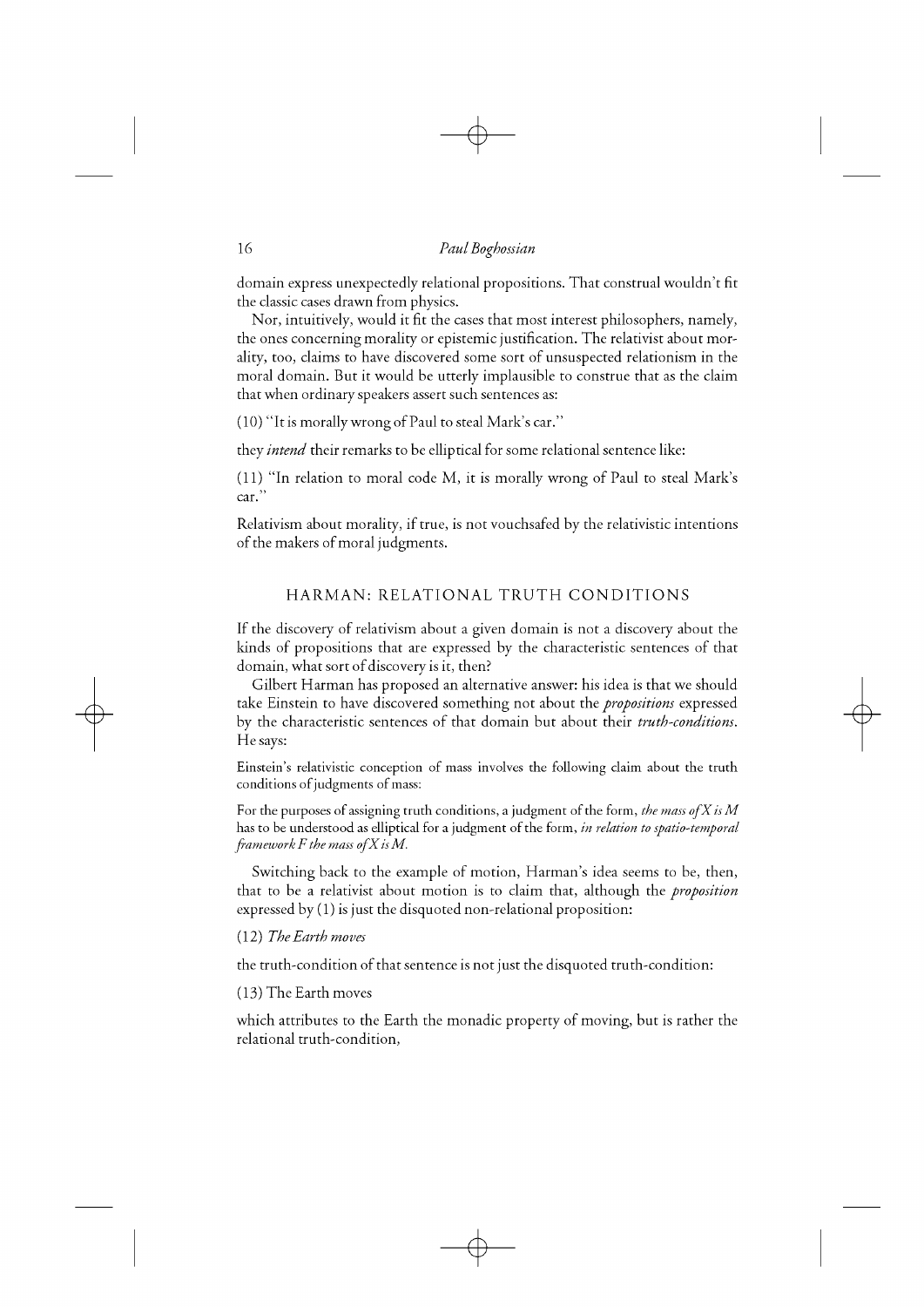(14) The Earth moves relative to the frame of reference  $F$ ,

which attributes to the Earth the relational property of moving relative to a frame ofreferenceF.

Put in somewhat other terms, Harman's view seems to be that although our *concept* of motion may just be the concept of a non-relational property, the *property* denoted by that concept is the relational property of moving relative to a reference frame.

On the way I am reading Harman, then, to discover that relativism is true about a given domain isto discover not that the sentences of that domain express *propositions* that contain a reference to a hidden parameter, but to discover that their*truth-conditions* do.

But can we really discover that although the sentence:

 $\alpha_{\mathbf{p}}$ "

expresses:

*p*,

its truth-condition is not just the disquoted condition:

p,

but, rather, the relational condition:

p relative to F?

Do we really understandwhat itwould be to abandon the platitude that:

The proposition that p is true if and only if p?

And whether or not we are able ultimately to make sense of this, is that really a plausible description of what Einstein discovered about mass or Galileo about motion?

Harman's main argument for his view is that while it would be implausible to attribute to our ancestors a relational *meaning*, it would be ''mean-spirited'' not to attribute to them the relational truth-condition. For if we didn't attribute that relational truth-condition to them, we would end up accusing them of massive and systematic untruth—since nothing has the monadic property of moving that they keep attributing to things—and that, apparently, would not be very nice.

While I don't much like being called mean-spirited, I've never been sure how much weight to assign its avoidance in philosophical theorizing. I mean: if I *am* willing to be mean-spirited, does that mean that I get to *reject* a relativism about motion?

At any rate, I don't think the charge is fair: I think we can be perfectly nice to our ancestors even while we accuse them of systematic error in certain domains.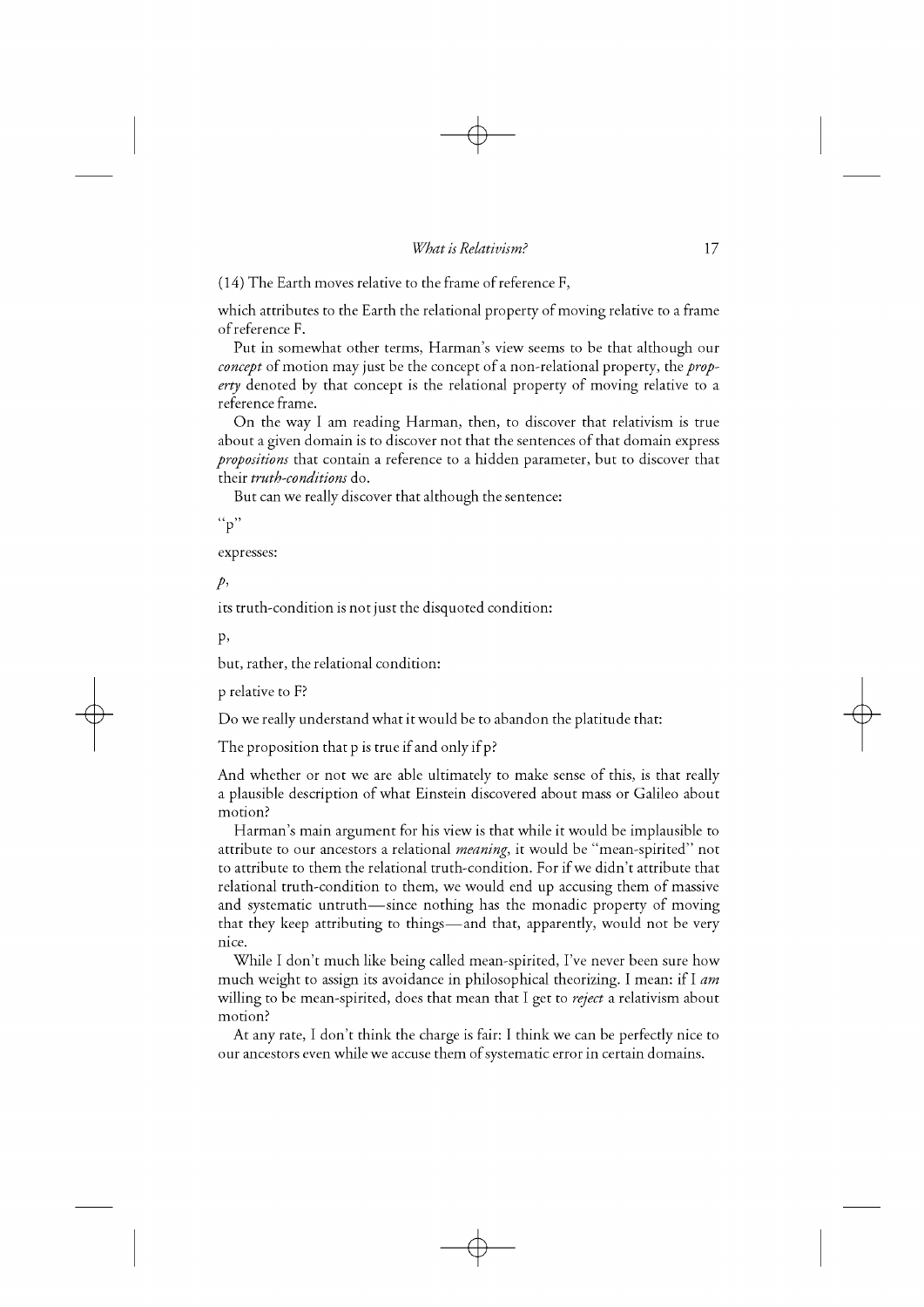Notice, to begin with, that even Harman's account will have to attribute a serious error to our ancestors, for he is going to have to saythat they didn't know what the truth-conditions of their own thoughts were, that when they stated those truth-conditionssimply by disquoting, they said something false.

So there's no avoiding the imputation of some error and the only question is: which is the more plausible imputation?

To think that it must be better to impute to them false beliefs about the truthconditions of their thoughts, rather than just false beliefs about the world, is to endorse a peculiar version of the Principle of Charity as a constitutive constraint on the attribution of truth-conditions, though not on the attribution of meaning.

Now, I have never been a big fan of the Principle of Charity; but certainly not when it is understood—as it has to be here—to apply only to the truthconditions and not to the meaning.

Even in its original version, as a constraint on the attribution of meaning, I never saw any justification for Charity over the Principle of Humanity, according to which we are allowed to impute error in our interpretations of other people provided those errors are *rationally explicable*. And, surely, Humanity is all that is needed for the purposes of being nice, for it's consistent with our ancestors' having false views that those views were justified and even ingenious.

But Humanity would certainly not give one any grounds for reconstruing the truth-conditions in the motion case: the error involved—of not realizing the need for frames of reference—is certainly rationally explicable.

And, in any event, I certainly don't see the justification for applying Charity selectively, only to the truth-conditions but not to the meaning. Think of what a peculiar result that would yield in a host of other cases. For example, our ancestors also spoke ofthe soul departing the body. What they *meant* is that there is a non-physical substance which leaves the body at the moment of bodily death. But, of course, we could, if we wanted, assign those remarks such truthconditions—involving the loss of consciousness and so forth—as would make them come out true. But that would, of course, be absurd. Why should matters stand differentlywith motion or mass?

### FACTUAL RELATIVISM

Ifthe preceding considerations are correct, it is implausible to construe relativism about a given domain either as the claim that the propositions of that domain are unexpectedly relational in character or as the claim that, while its propositions aren't, its truth-conditions are.

In a sense, a difficulty with such construals of relativism should have been evident from the start, prior to a detailed investigation of their prospects. The point is that it is hard to see how an adequate formulation of relativism about a given domain could, in the first instance, be a claim about the *contents* of the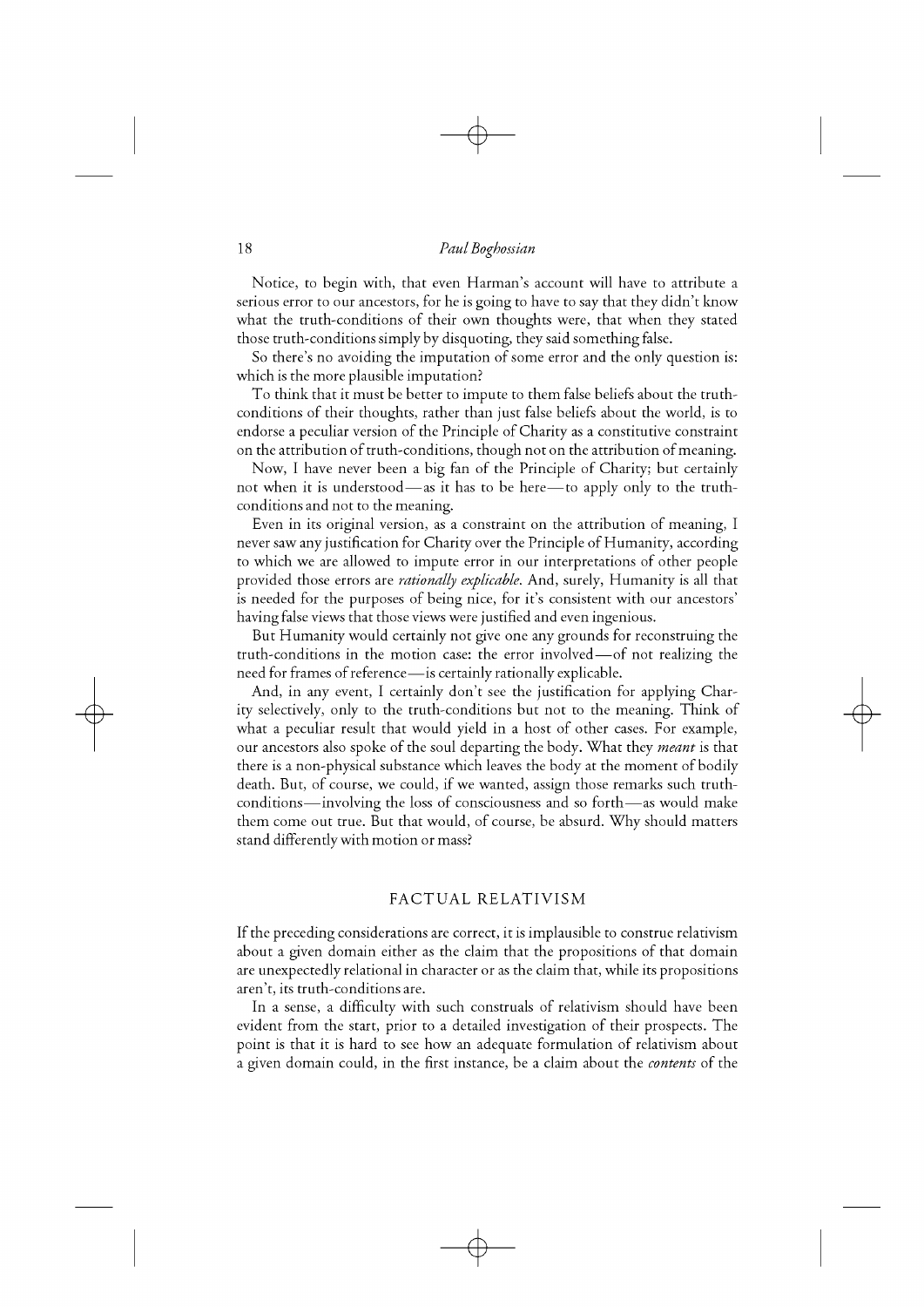sentences of that domain. Any such formulation, it seems to me, would leave open a possibility that any real relativism should foreclose upon. I shall illustrate this point using the propositional construal, but similar remarks apply to Harman's truth-conditional suggestion.

On the propositional construal, to say that moral relativism is true is to say that typical moral sentences like (10) do not express such absolute propositions as:

#### (15) *It is morally wrong of Paul to steal Mark's car*

but, rather, such unexpectedly relational propositions as:

# (16) *In relation to moral code M, it is morally wrong of Paul to steal Mark's car.*

Now, the trouble is that, on such a view, moral relativism is merely a view about what typical moral sentences mean. It is merely a claim about the nature of the discourse as we have come to develop it. And that claim would appear to leave it wide open that—out there—there are perfectly objective absolute facts about what ought and ought not to be done, facts that our discourse, as we have come to develop it, fails to talk about, but which some other possible discourse, that we have not yet developed, could talk about. In other words, this propositionalist construal of moral relativism seems consistent with something that one would have expected any real relativism to foreclose upon, namely, that there are objective moral facts out there waiting to be represented by our language and which we have up to now somehow managed to overlook.<sup>2</sup>

A correct construal of relativism about a given domain, D, cannot locate the unexpected relationality in the *contents* of D's sentences. It must locate it, rather, in the *facts*. Relativism cannot properly be seen as correcting our view of what our sentences mean; it must rather be seen as correcting our view of what the facts are.

In other words, the relativist's project must be seen to be a reforming project, designed to convince us that we should abandon the absolutist discourse we currently have in favor of a discourse which accommodates his conviction that the only facts in the vicinity of that discourse are certain kinds of relational fact. Thus, in the case of motion, the relativist must be seen as urging us to abandon talk of something's merely moving in favor of talk about its moving relative to a variable frame of reference. And in the case of mass, he must be seen as urging us to abandon talk of something's having mass in favor of talk about its having mass relative to a frame of reference. And so forth.

If we collect our various observations together, we get the following picture of a relativisticview of motion:

<sup>2</sup> I heard Kit Fine make a similar point in an oral presentation on John MacFarlane's rather different formulation of relativism. There will be a problem, of course, about how we are to express those missing facts, given the relativist's thesis about the meanings of ordinary moral terms, but there are obvious strategies for getting around this difficulty.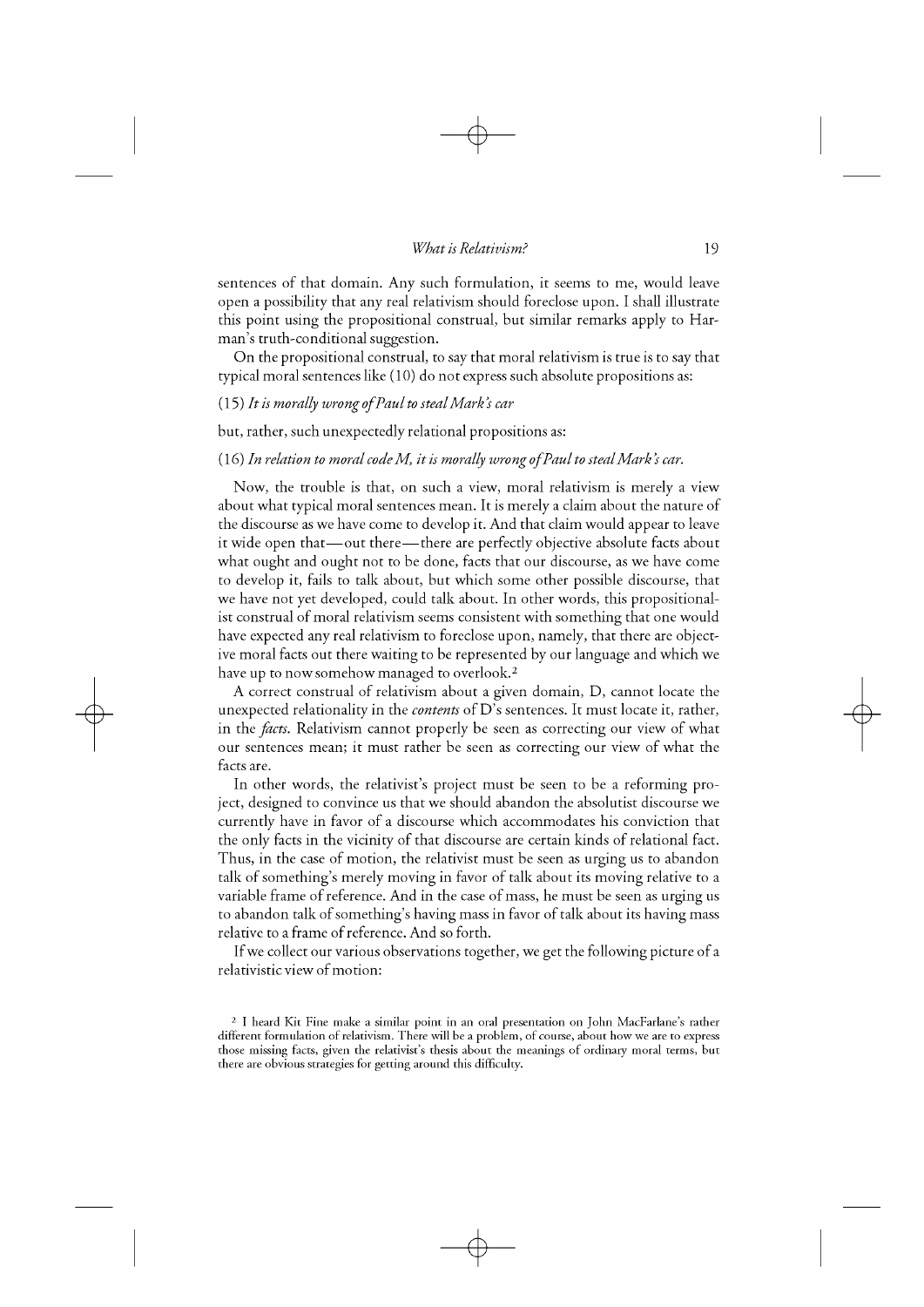- (a) The sentence ''The Earth moves'' expresses the proposition *The Earth moves* which is true if and only if the Earth has the monadic property of moving.
- (b) Because nothing has—or can have—such a property, all such utterances are strictly speaking untrue.
- (c) The closest truths in the vicinity are relational truths of the form:

x moves relative to frame of reference F.

#### Therefore,

(d) If our motion utterances are to have any prospect of being true, we should not make judgments of the form:

#### xmoves

but only judgments of the form:

x moves relative to F.

Finally,

(e) No one of these frames is more correct for the purposes of determining the facts about motion than any of the others.

This last clause, emphasizing that there is nothing that privileges one of these frames over any of the others, as far as determining the facts about motion is concerned, is important because without it, it would be possible to satisfy clauses (a) through (d) by supposing that the relativist is insisting on relativizing facts about motion to some particular privileged frame of reference, say, the center of Earth.

So understood, then, a relativism about motion consists of three central ingredients: a metaphysical insight—that there are no absolute facts of a certain kind but only certain kinds of related relational fact; a recommendation—that we stop asserting the absolute propositions that report on those absolute facts but assert only the appropriate relational propositions; and a constraint—on the values that the relativization parameter is allowed to assume (in the case of the motion, there are no constraints).

Generalizing this picture, we can say that a relativism about a monadic property  $P$  is the view that:

- (A) "x is P" expresses the proposition  $x$  *is*  $P$  which is true if and only if x has the monadic property expressed by ''P.''
- (B) Because nothing has (or can have) the property P, all such utterances are condemned to untruth.
- (C) The closest truths in the vicinity are related relational truths of the form: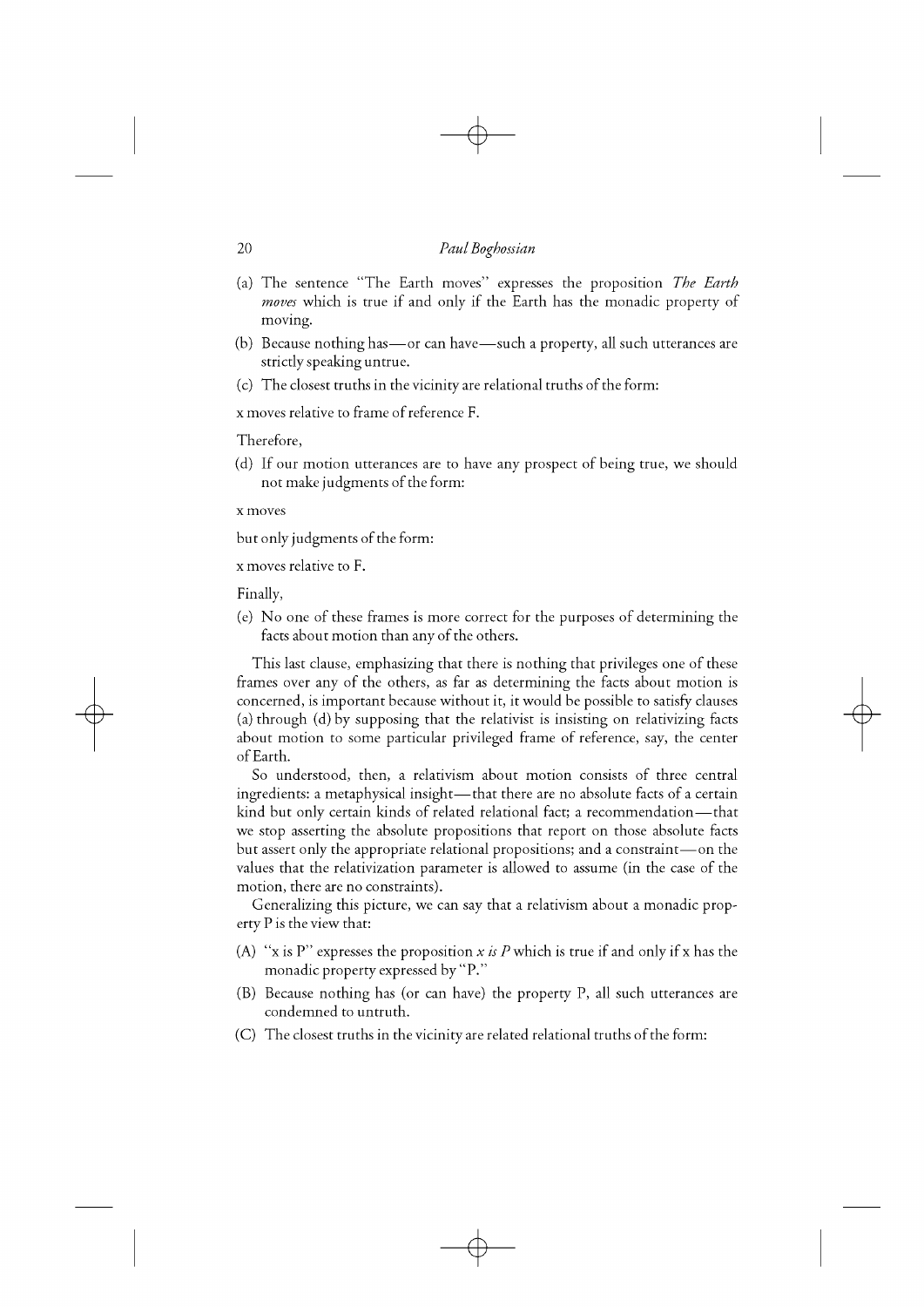# x is P relative to F

where "F" names some appropriate parameter.

(D) If our P-utterances are to have any prospect of being true, we should not make judgments of the form:

xisP

but only those of the form:

x is P relative to F.

(E) There are the following constraints on the values that F may assume: . . .

The fewer constraints there are on F, the more extreme the relativism.

In light of its reforming nature, we may dub a relativism based on such a template "Replacement Relativism."

# MORAL RELATIVISM

Let me now turn to examining what sorts of theses Replacement Relativism leads to when it is applied to the sorts of domains—morality for example, or epistemic justification—which have most interested philosophers. I will concentrate on the moral case, but everything I say could easily be adapted to the epistemic case.

Applying the template just developed, we get the following Replacement view ofmoral relativism.

- i. An ordinary assertion of "It is wrong of Paul to steal Mark's car" expresses the proposition that *It would be wrong of Paul to steal Mark's car*, a proposition which is true if and only if Paul's stealing Mark's car has the monadic property of being wrong.
- ii. Because nothing has or can have the monadic property of being wrong, all such assertions are condemned to untruth.
- iii. The closest truths in the vicinity are related relational truths of the form:

It is wrong of Paul to steal Mark's car relative to F,

where "F" names some appropriate parameter.

(iv) If our moral assertions are to have any prospect of being true, we should not make judgments of the form:

*Itwould be wrong of Paul to steal Mark's car.*

but only those of the form:

*Itwould be wrong of Paul to steal Mark's carrelative to F.*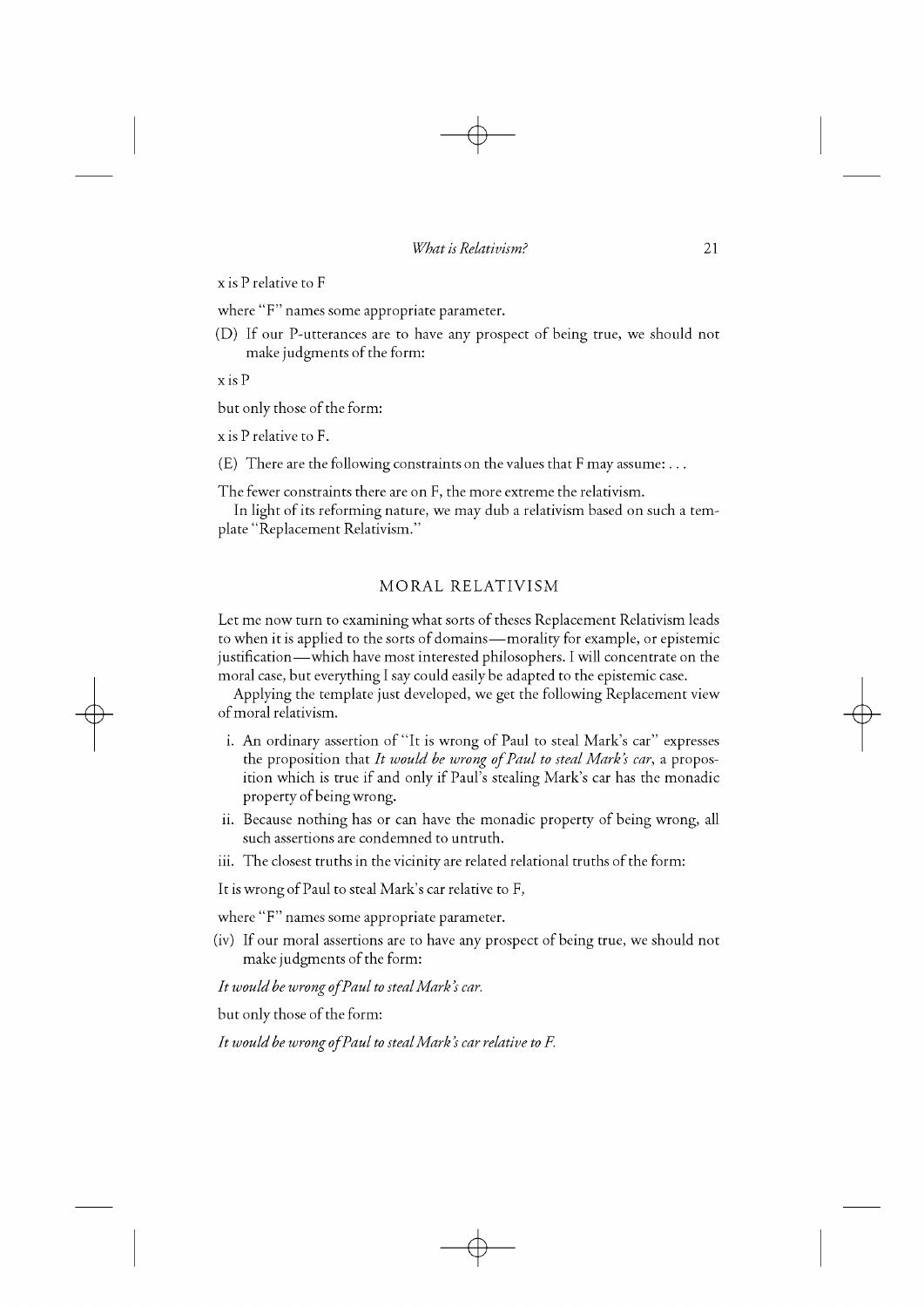(v) There are the following constraints on the values that  $F$  may assume: ...

In outline, anyway, this seems to capture fairly well what most moral relativists have intuitively wanted to hold. An important question is: what should we take F to be? To what does the moral relativist propose to relativize ordinary moral judgments?

The almost universal answer, given by friend and foe alike, is that the moral relativist proposes to relativize moral judgments to *moral codes* or *frameworks*. As Harman puts it:

For the purposes of assigning truth conditions, a judgment of the form, *it would be morally wrong of P to D*, has to be understood as elliptical for a judgment of the form, *in relation to moral framework M, it would be morally wrong of P to D.* Similarly for other moral judgments.<sup>3</sup>

Adapted to my terminology, the idea is that we are to see the moral relativist as recommending that we give up as untrue all propositions of the form:

*Itwould be wrong of P to D*

and replace them instead with propositions of the form:

*In relation to moral frameworkM, it would be wrong of P to D*

where "M" names some appropriately salient moral framework, typically the speaker's own.<sup>4</sup>

Why is it so natural to construe the relativist as urging us to relativize moral judgments to moral codes or frameworks?

The answer is that it is a natural elaboration of the central thought behind moral relativism—namely, that different people bring different *moral standards* to bear on the morality of a given act and that there is no objectively choosing between these different standards. A 'mora code' is just what codifies these standards. Hat is why it is the relativization parameter of choice.

#### MORAL CODES AS PROPOSITIONS

So far, so good. Now, however, we face the question: what could moral codes be such that they could perform the function that the moral relativist expects of them?Let us split this question into two:

- A. What is a moral code or framework?
- B. What is it for P's doing D, to be ''prohibited relative to a particular moral code M?''

<sup>3</sup> Harman and Thomson, p. 4.

<sup>4</sup> An analogous view, with epistemic systems in place of moral frameworks—systems that specify how different kinds of information bear on the epistemic justification of different kinds of belief—captures what many have wanted to call a relativism about justification.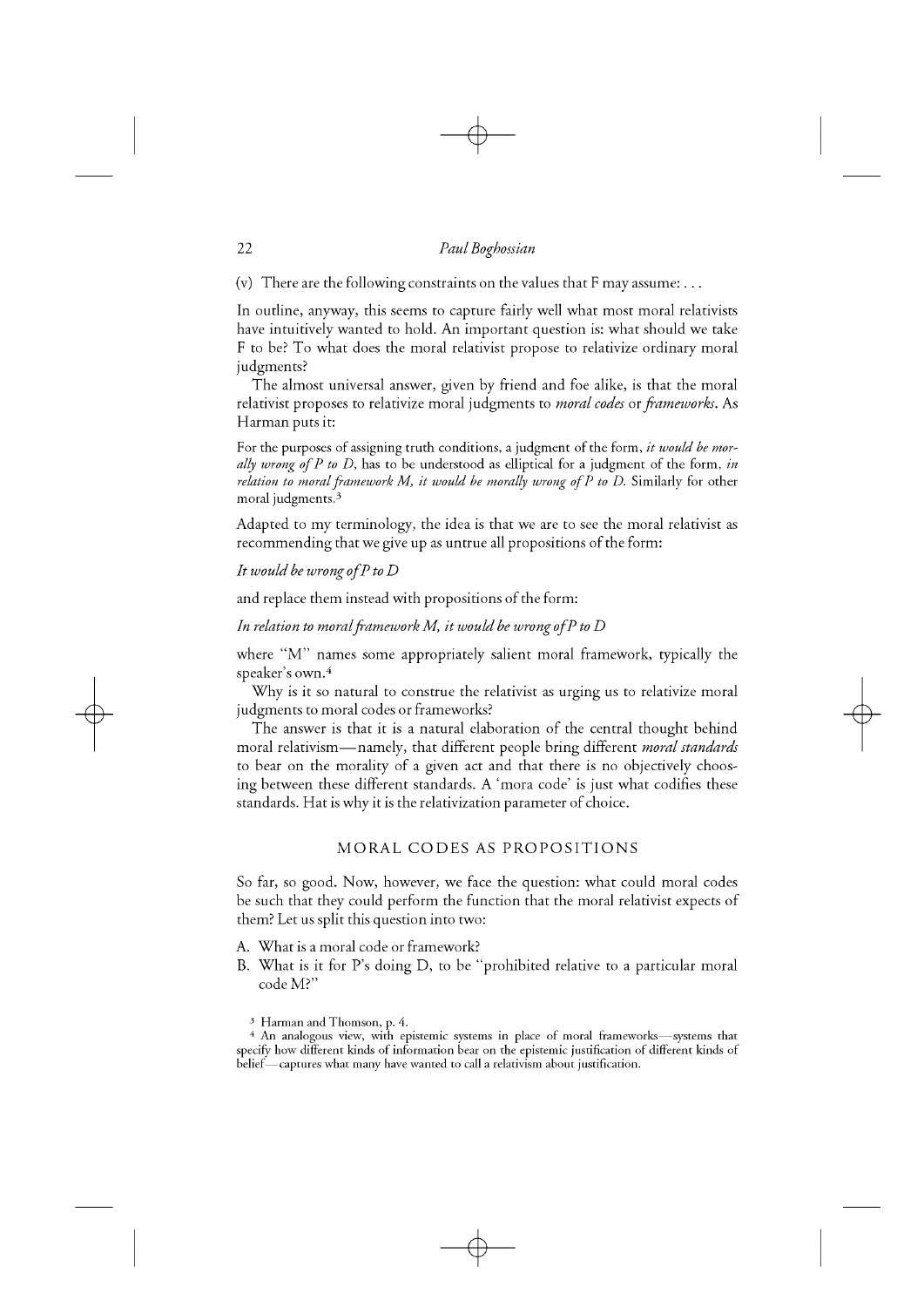Starting with the first question, there are two possible conceptions of moral codes: as sets of general propositions or as sets of imperatives. I will begin by discussing the propositional construal deferring until later in the paper an examination of the imperatival construal.

When most people think of moral codes, they think of them as sets of *general propositions* which encode particular conceptions of right and wrong, of moral prohibition and permission, with different societies accepting different sets of such propositions and so adhering to different moral codes.

Thus, Harman, in describing the moral diversity which he finds in the world at large, says:

Members of different cultures often have very different beliefs about right and wrong and often act quite differently on their beliefs .... Some societies allow slavery, some have caste systems, which they take to be morally satisfactory, others reject both slavery and caste systems as grossly unjust.<sup>5</sup>

Or consider the following characterization, picked more or less at random from the web, due to an organization called "ReligiousTolerance.org":

The purpose of this essay is to show the wide diversity of moral codes that exist today and in the past. ...The result of this diversity is that one group of people may consider an action moral, while another group will regard it as morally neutral, and a third group may decide that it is profoundly immoral. Each will be following their own moral code.

Of course, it may take a certain amount of reflection for a person to be able to formulate the beliefs which constitute his moral code. In that sense, moral codes might exist more as tacit beliefs than as explicit ones. But that is no reason not to take them to be *at bottom* propositional attitudes.

Not only is it in general very natural to take moral codes to be sets of propositions; there are special reasons for the relativist to insist on this construal and this brings us to the second question.

Recall that the relativist urges us not to assert that:

#### *Itwould be wrong of Paul to steal Mark's car*

but only that:

#### *In relation to moral code M, it would be wrong of Paul to steal Mark's car.*

But what could ''in relation to moral code M'' mean if not ''is entailed by moral code M?'' How else are we to think of a moral code ruling on the correctness of a potential infinity of particular moral judgments except either by entailing them or by failing to entail them?

If there is, indeed, no alternative to this picture, then the propositionalist picture of moral codes is forced, for that is the only way in which we can make sense of moral codes as standing in entailment relations to particular moral judgments.

5 Harman and Thomson, p. 8.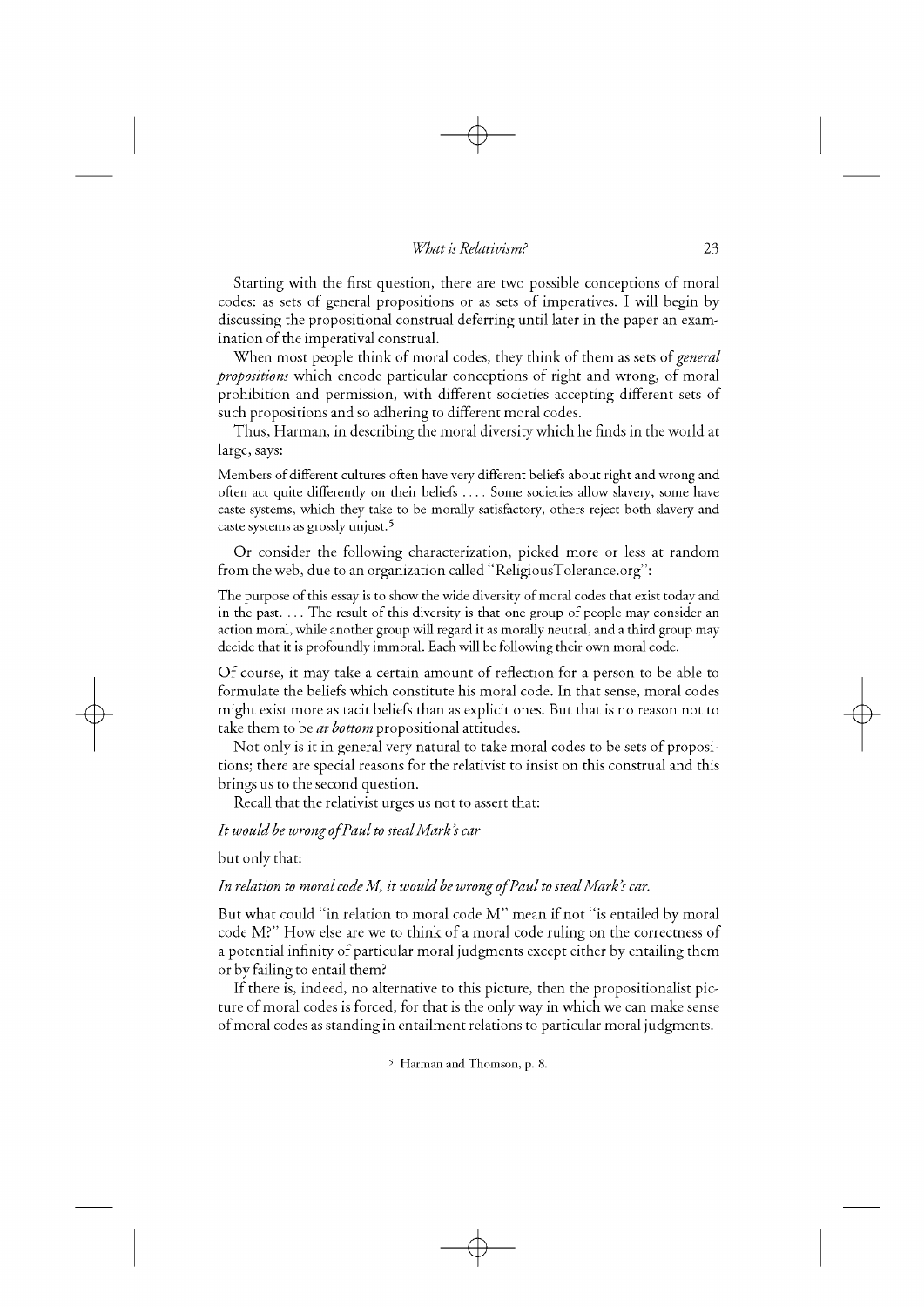The answer to our two questions, then, is this: moral codes are sets of general propositions specifying alternative conceptions of moral right and wrong. These codes entail particular moral judgments about specific acts. According to moral relativism, then, we should speak not of what is and is not morally prohibited *simpliciter*, but only of what is and is not prohibited by particular codes.

I will call any relativistic view that is characterized by this pair of features—the relativization parameter consists of a set of general propositions and these propositions stand in entailment relations to the target proposition—a *Fictionalist* brand of Replacement Relativism. (Compare truths about fictional characters: there are no truths ofthe form*Sherlock Holmeslived on Baker Street*, but only ones ofthe form*According to the stories of Arthur Conan Doyle, Sherlock Holmeslived on Baker Street.*)

#### PROBLEMS FOR FICTIONALIST MORAL RELATIVISM

I believe that this Fictionalist view of morality captures well what many have wanted to mean by the phrase ''relativism about morality.'' However, no sooner is it stated than it begins to come apart.

One problem seems immediate. The judgment:

*Itwould be wrong of Paul to steal Mark's car*

seems appropriately normative; but the judgment:

*In relation to moral code M, itwould be wrong of Paul to steal Mark's car*

seems just to be a logical remark about the relation between two sets of propositions. It seems to have no normative impact whatsoever: even someone who was in no way motivated to avoid stealing Mark's car could agree with the claim that, in relation to a given moral code, it would be wrong of Paul to steal Mark's car. So, right away, there is a difficulty seeing how we could adopt the relativist's recommendation in this case without this being tantamount to our giving up on moral judgments altogether, rather than merely relativizing them.<sup>6</sup>

It might be thought that the relativist has an easy fix to this objection. After all, it's part of his story that although there are many possible moral codes, a particular person will *accept* a particular one of these while rejecting all the others. It also seems plausible that when someone makes one of the relativist's relational judgments involving a code that he accepts, that judgment will have a special normative pull on him. Thus, the relativist would appear well-advised to revise his view to bring this acceptance of particular moral codes into the picture. He should recommend that the replacing proposition be not:

*In relation to moral code M, itwould be wrong of Paul to steal Mark's car*

<sup>6</sup> J. J. Thomson makes a similar point in her response to Harman.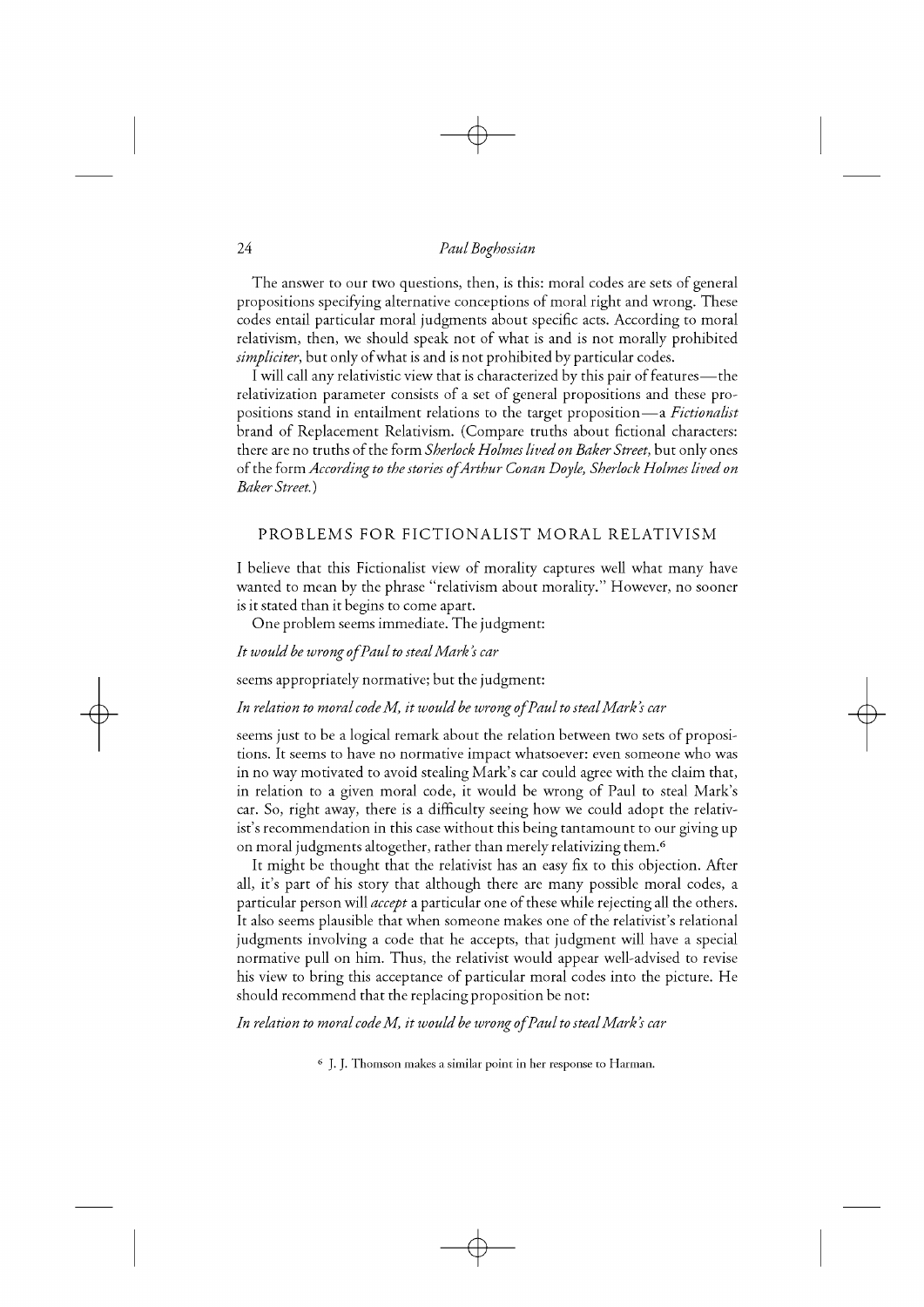but, rather,

(17) *In relation to moral code M, which I, the speaker, accept, it would be wrong of Paul to steal Mark's car.*

How effective is this modification in dealing with the bruited objection? It's not clear. Whereas:

*Itwould be wrong of Paul to steal Mark's car*

is clearly normative,

#### *I believe that it would be wrong of Paul to steal Mark's car*

which is, in effect, what (17) states, looks to be just a description of one's own mental states.

But whatever one thinks of the effectiveness of this patch, the deeper question is whether we are able to make sense of a thinker's *endorsing* a particular moral code, once he has accepted the guiding thought behind moral relativism. To see the problem here, let us turn our attention to the particular moral judgment:

#### *Itwould be wrong of Paul to steal Mark's car*

that we are supposed to relativize to moral codes. There are no absolute facts about moral prohibition or permission, we have said, so all statements of this form are condemned to untruth. If we are to hang on to moral discourse, we must reform it so that we talk not about these nonexistent absolute facts but only about the code-related relational facts.

Now, there are, of course, two ways for a statement to be untrue. On the one hand, a statement may be untrue because it is false; and, on the other, it may be untrue because the proposition it expresses is somehow incomplete, so that it doesn't specify a fully evaluable truth-condition. Let us call the first option an *Error Theory* about the target utterance and the second an *Incompleteness Claim* about it.

Now, it should be fairly clear that our Fictionalist relativism about morality will work best on an Error Theory of moral utterances and not so well with an Incompleteness Claim about them. For if we are recommending that we stop judging ''x is morally prohibited' ' but only make judgments of the form:

*M entailsthat x is morally prohibited*

we cannot very well be thinking of:

''x is morally prohibited''

as expressing an incomplete, non-truth-evaluable proposition: it is not possible, I take it, for an incomplete proposition like: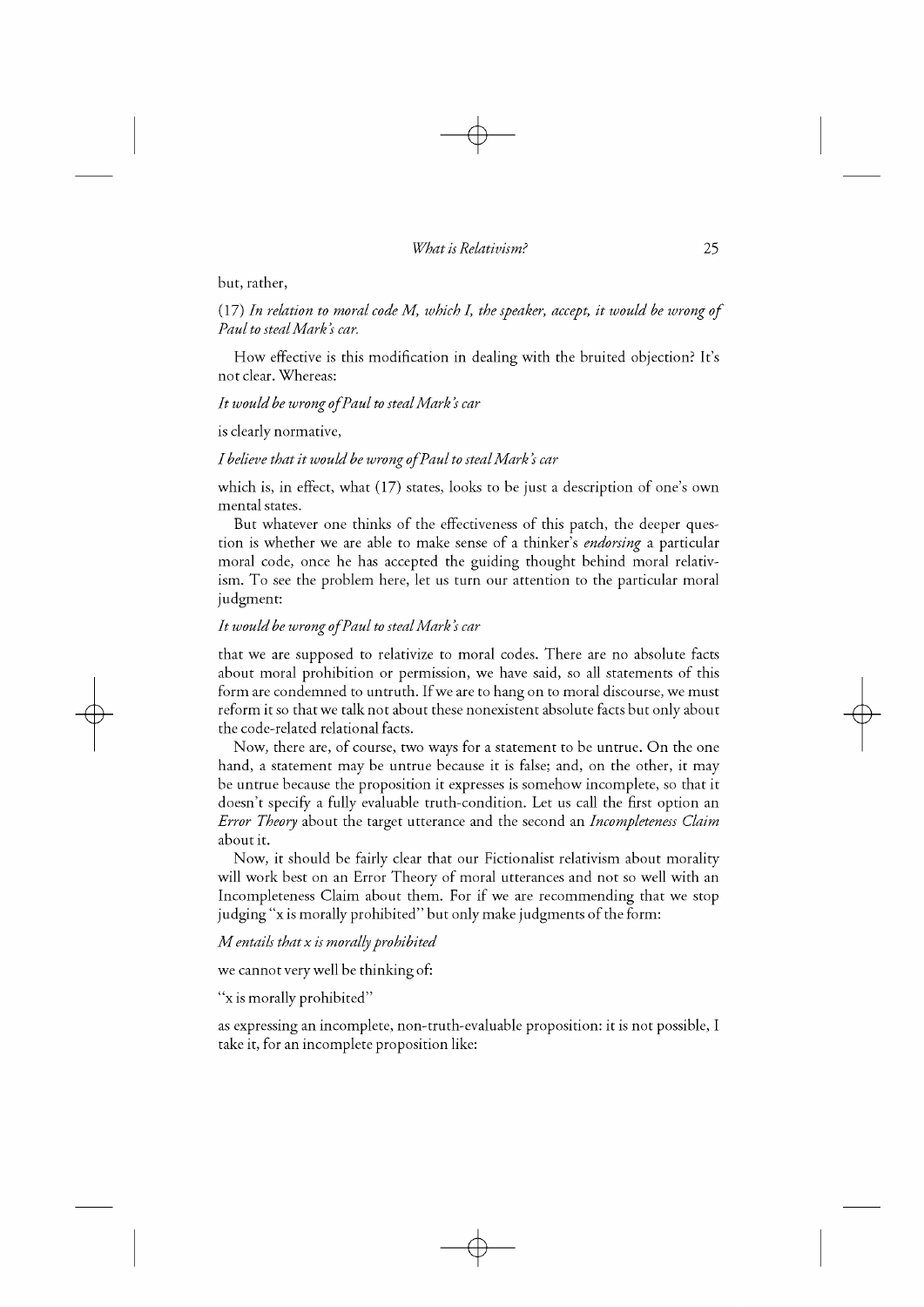# *Tom is tallerthan* ...

to be entailed by a set of propositions.

In and of itself, though, I do not regard the commitment to an Error Theory to be a problem. As I have already indicated, I don't regard Error Theories as intrinsically implausible. And, given a choice between an Error Theory and a Non-Factualism about a particular sentence, there is, I believe, strong reason to prefer the Error Theory, all other things being equal. The viewthat speakers who have been trying to make absolutist claims about motion, mass or morality, and who have developed an internally disciplined discourse about these subject matters, have nevertheless not succeeded in so much as making a complete claim is not particularly plausible. It would be far more plausible to say that they had succeeded in making such claims, but that those claims have turned out to be false in certain systematic ways.

Unfortunately, though, an Error Theory of moral discourse turns out to be a problematic commitment for Fictionalist relativism in a variety of different ways.

To begin with, if we say that the target judgments, like:

# *Itwould be wrong of Paul to steal Mark's car*

are false, we will have to say that *the propositions which make up the code to which this judgment is to be relativized are also false*, for these are very general propositions of much the same type. Whereas an ordinary moral judgment will speak about the permissibility of stealing some particular person's particular item of personal property, a code will speak much more generally about the permissibility of damaging anyone's possessions. But if there are no absolute facts with which to confirm particular moral judgments, there won't be any general moral facts with which to confirm these more general moral judgments.

Now, however, a serious puzzle emerges for the moral relativist. Our only idea, you may recall, about how to preserve the normative character of moral judgments, on a relativist view of them, involves giving a central place to our *acceptance* of moral codes. But howcould we be expected both to accept the relativist's claim that the target judgments are false, which clearly implies that the propositions constituting the code are also false, and to continue *accepting* those codesin the way required to make sense of the relativist's picture?

Moral codes, we have said, are composed of general moral propositions. To accept such propositions is, presumably, to believe them and act on their basis. However, once we have come to agree with the relativist that there are no absolute moral facts, we seem committed to concluding that the propositions that make up the codes are false as well. How, at that point, are we supposed to continue believing them? How does one continue to believe a proposition that one believes to be false?

Some may be tempted at this point to invoke a distinction advocated by constructive empiricists, between acceptance and belief. To believe a proposition,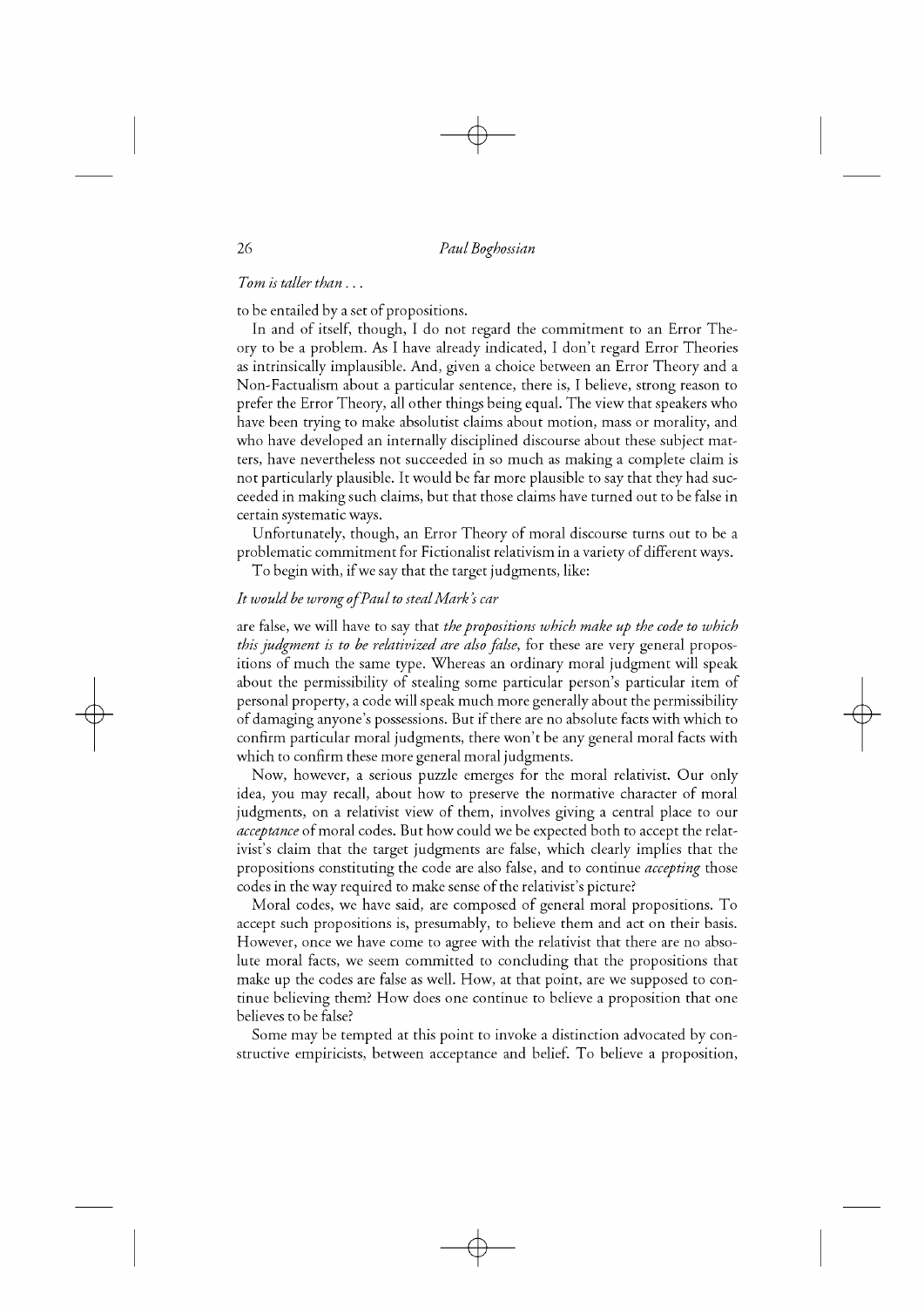they may say, is to hold it to be true. But to accept it need not require that. One can accept a proposition in the sense of being willing to use it as a premiss in one's reasoning without taking it to be true.<sup>7</sup> Perhaps the relativist can help himself to this distinction, insisting that we can go on accepting codes even while we disbelieve what theysay.

I, myself, am quite suspicious of the cogency of this distinction. But whatever its general merits, it seems to me that a puzzle would remain even if we were allowed full use of it. The puzzle would be to explain how any particular code could continue to have any special normative authority over us, once we have come to think of all the codes as uniformly false. How could we be motivated to follow one set of precepts as opposed to another, when we have come to think of all of them as uniformly false?

Of course, one remedy would be to allow that some propositions in the codes can be true. But that would not help rescue moral relativism because it would involve acknowledging the existence of some absolute moral truths and that is preciselywhat the relativist needs to deny.

But even if we were to put this powerful point to one side, the relativist faces a further difficulty avoiding commitment to the existence of some absolute moral truths, on a Fictionalist picture.

Recall that we are operating with the assumption that ordinary moral judgments express complete truth-evaluable propositions that are false, and that, as a result, so too are the propositions which make up the moral codes.

But how could all codes be equally false? Suppose we have one code, M1, which says:

M1: Slavery is prohibited.

And another moral code, M2, which says:

#### M2: Slavery is permitted.

If we take the view that M1 is false, doesn't that require us to say that M2 is true?

At least the way the matter is usually taught, it is an *analytic* truth about moral prohibitions that if it is false to say that x is morally prohibited then it must be true to say that not-x is morally permitted. But the relativist about morality no more wishes to say that there are absolute facts about moral permission than he wishes to say that there are absolute facts about moral prohibitions. And so, once again, a commitment to the falsity of one absolute moral proposition seems to commit us to the truth of some other absolute moral proposition.

Now, I suppose that there have been philosophers who have denied that prohibition and permission are duals of each other in this sense. But it would be odd to think that whether a relativistic view of morality is so much as available turns on whether this widely believed conceptual claim is rejected. It would be better if

<sup>7</sup> See Bastian C. van Fraassen, *The Scientific Image* (Oxford: Clarendon Press, 1980).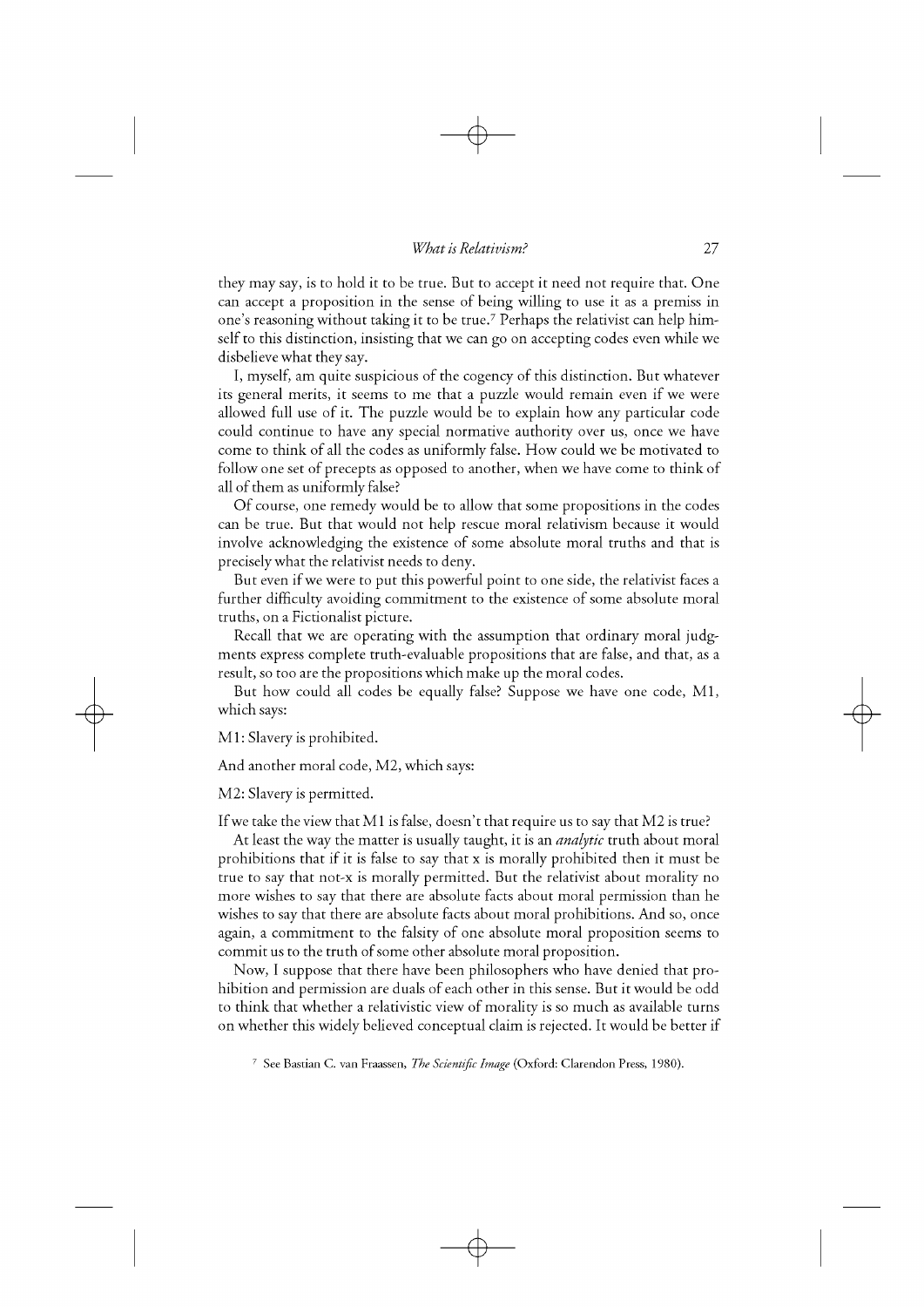we could find a conception of relativism which did not depend on something so tendentious.

### COMPLETION RELATIVISM

All of these problems for a Fictionalist relativism about morality trace back to the assumption that our target utterance:

''It would be wrong of Paul to steal Mark's car''

expresses a complete truth-evaluable proposition. Once that assumption is in place, there is no alternative but to embrace an Error Theory of that utterance, and, given a propositional construal of moral codes, no alternative but to take a relativistic conception of it as involving its entailment by a set of similar, though more general, false propositions.

The question, therefore, quickly suggests itself: is that assumption optional?

To get away from absolute facts about morality, all we really need is for judgments of the form:

## *Itwould be wrong of Paul to steal Mark's car*

to be untrue; we don't have to think of them as false. An obvious alternative, then, is to think of the relativist as having discovered that the target judgments suffer not from Error but from Incompleteness, and so as calling for their completion by reference tomoral codes.Call this*CompletionRelativism*.

Couldn't we use Completion Relativism to generate a more plausible model for moral relativism?

In contrast with the view I earlier attributed to him, Judith Jarvis Thomson reads Harman as endorsing precisely such a Completion view. She describes him as claiming that:

Moral sentences(such as ''It would be wrong of Paul to steal Mark's car'') are in a certain way incomplete; indeed, it is because [such] sentences are incomplete in that way that they lack truth values. . . . Non-moral sentences such as ["In relation to moral code M, it would be wrong to steal Mark's car"] are completions of moral sentences.<sup>8</sup>

So perhaps we simply got off on the wrong track, using the case of motion to motivate a Fictionalist Relativism about morality rather than a Completion Relativism about it.

Well, suppose we say that a proposition of the form:

*Itwould be wrong of Paul to steal Mark's car*

is an incomplete proposition, in much the way that:

*Tom is tallerthan* ..

<sup>8</sup> Harman and Thomson, p. 190.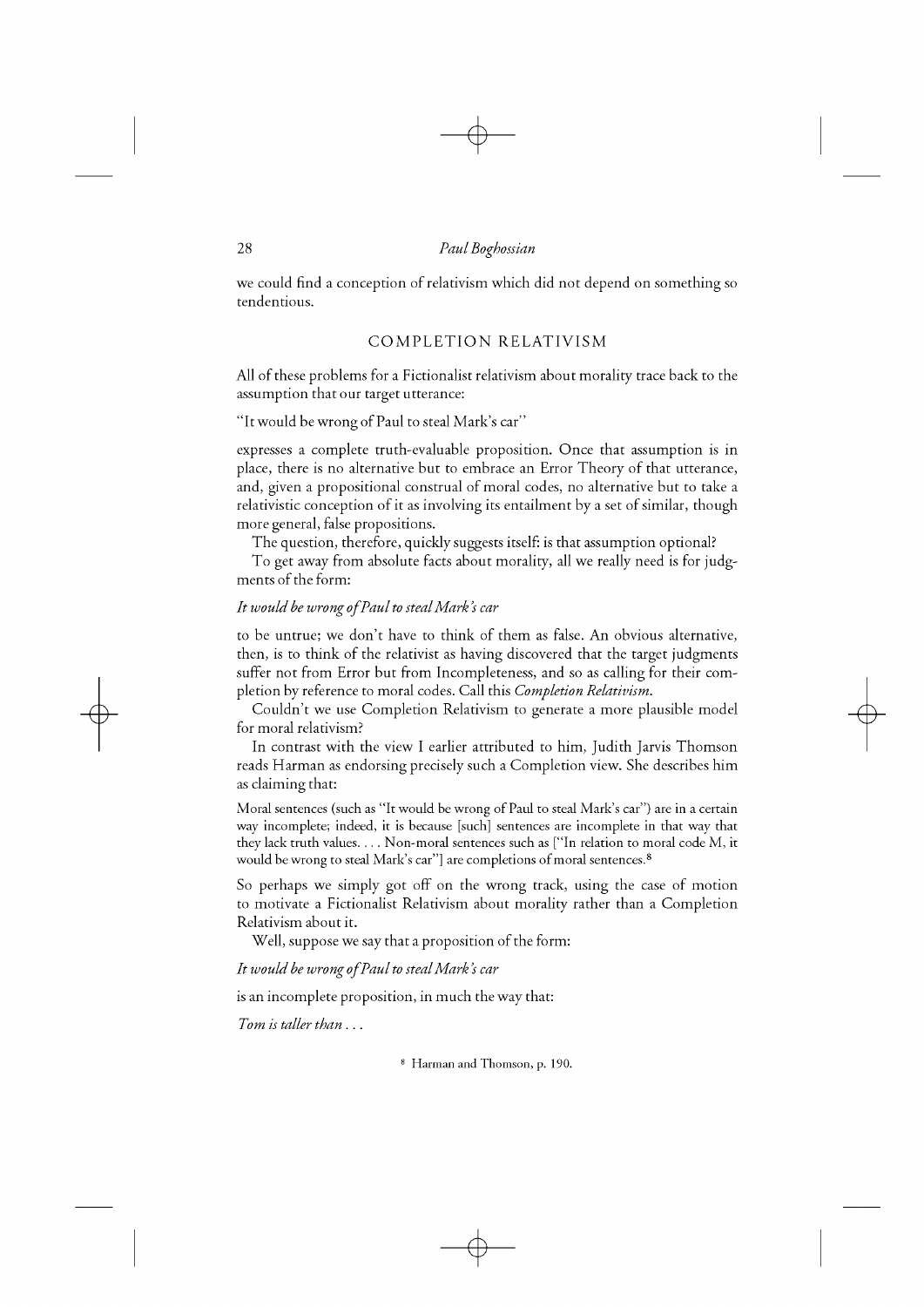is clearly incomplete. And suppose we try to complete it with:

#### *In relation to moral code M, it would be wrong of Paul to steal Mark's car.*

Once again, though, it is hard to see how to make sense of this.

First, we are still operating under the assumption that moral codes are sets of propositions which encode a particular conception of moral prohibition and requirement. That means that a moral code must be seen as consisting in propositions of the form:

#### *x is morallywrong.*

But since wehave just finished saying that particular propositions of the form:

#### *x is morallywrong*

are semantically incomplete, we would have to say the same thing about the more general propositions which are supposed to constitute the moral code, for they are basically propositions of the same general type.

But just as it was hard to see how anyone could believe a set of propositions that they knew to be false, so it is hard to see how anyone could believe a set of propositions they knew to be incomplete.

Second, if the propositions that constitute the code are incomplete, it is very hard to see how they could constitute a conception of anything, let alone a conception of right and wrong. Before they could be said to amount to a conception of anything, they would have to be completed. But our only idea about how to complete them is by reference to moral codes! And now we would seem to have embarked on a vicious regress in which we never succeed in specifying the conception of permission and prohibition which is supposed to constitute a particular community's moral code.

Third, how are we to understand the phrase ''relative to moral code M''? Since we have said both that the propositions which constitute a moral code as well as the target propositions are incomplete, that relation cannot be the relation of logical entailment. ''Relative to moral code M,'' then, must be understood as expressing some non-logical relation that obtains between x's being morally prohibited and some moral code. But what could such a non-logical relation possibly be?

For all of these reasons, then, it looks as though Completion Relativism is not a cogent option either.

#### WHAT HAS GONE WRONG?

The preceding argument establishes, I believe, that if moral relativism consists in the claim that ordinary moral judgments are to be relativized to moral codes, where moral codes consist in general propositions of much the same ilk as the judgments that are to be relativized to them, then there is nothing very coherent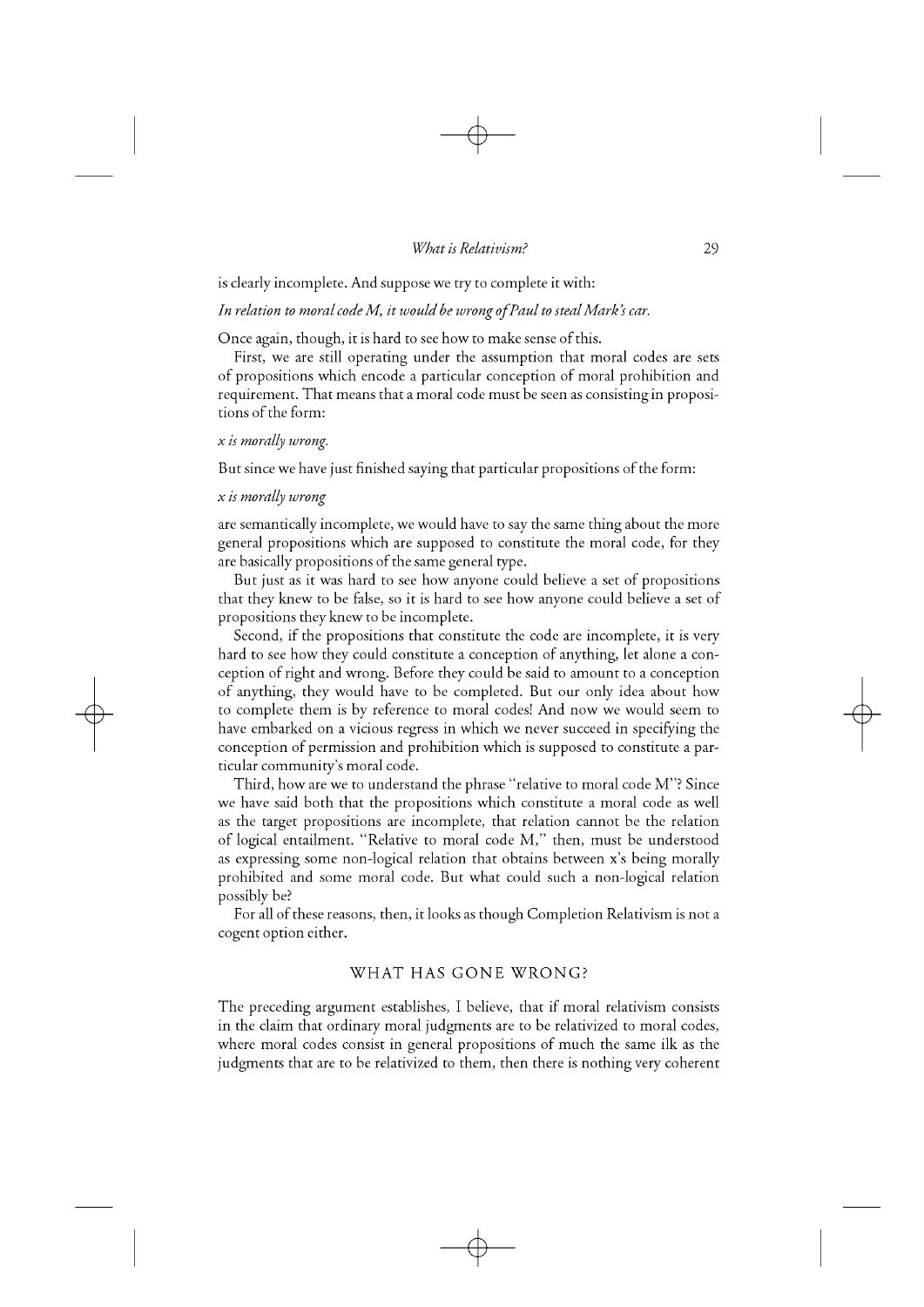for moral relativism to be. Yet this is, of course, a very familiar conception of moral relativism. What has gone wrong? Why would moral relativism turn out to be not even coherently assertible when the relativisms on which it is based—those concerningmass, motion and simultaneity—are not only coherent but true?

The first thing to say in response to this question is that the sense in which a Fictionalist Relativism about morality is similar to the successful relativisms drawn from physics is very superficial. The two cases look alike but in fact have very different logical properties. Thus, in the motion case, we say that we have discovered that:

''x moves''

is untrue, and needs to be replaced by:

''x moves relative to F.''

And in the moral case we say that we have discovered that:

"x is wrong"

is untrue and needs to be replaced by:

''x is wrong relative to moral code M.''

However, this similarity in surface grammar masks a deep difference in the underlying logical forms.

In the moral case, we are moving from a judgment of the form:

*xisP*

to a judgment of the form:

#### *(x is P) bears R to S.*

In other words, in the moral case, the replacing proposition is built up out of the old proposition in a quite literal sense: the replacing proposition consists in the claim that the old proposition stands in some sort of contentual relation to a set of propositions that constitute a code. This feature is crucial to the thought that lies at the core of standard conceptions of moral relativism that although we can no longer assert moral judgments in some unqualified way, we can truthfully talk about which of those judgments are permitted by different moral codes.

In the physics cases, by contrast, while the proposition expressed by ''The Earth moves'' is of the form:

*xisP*

the proposition expressed by the replacing sentence ''The Earth moves relative to F'' is of the form:

*xRy*;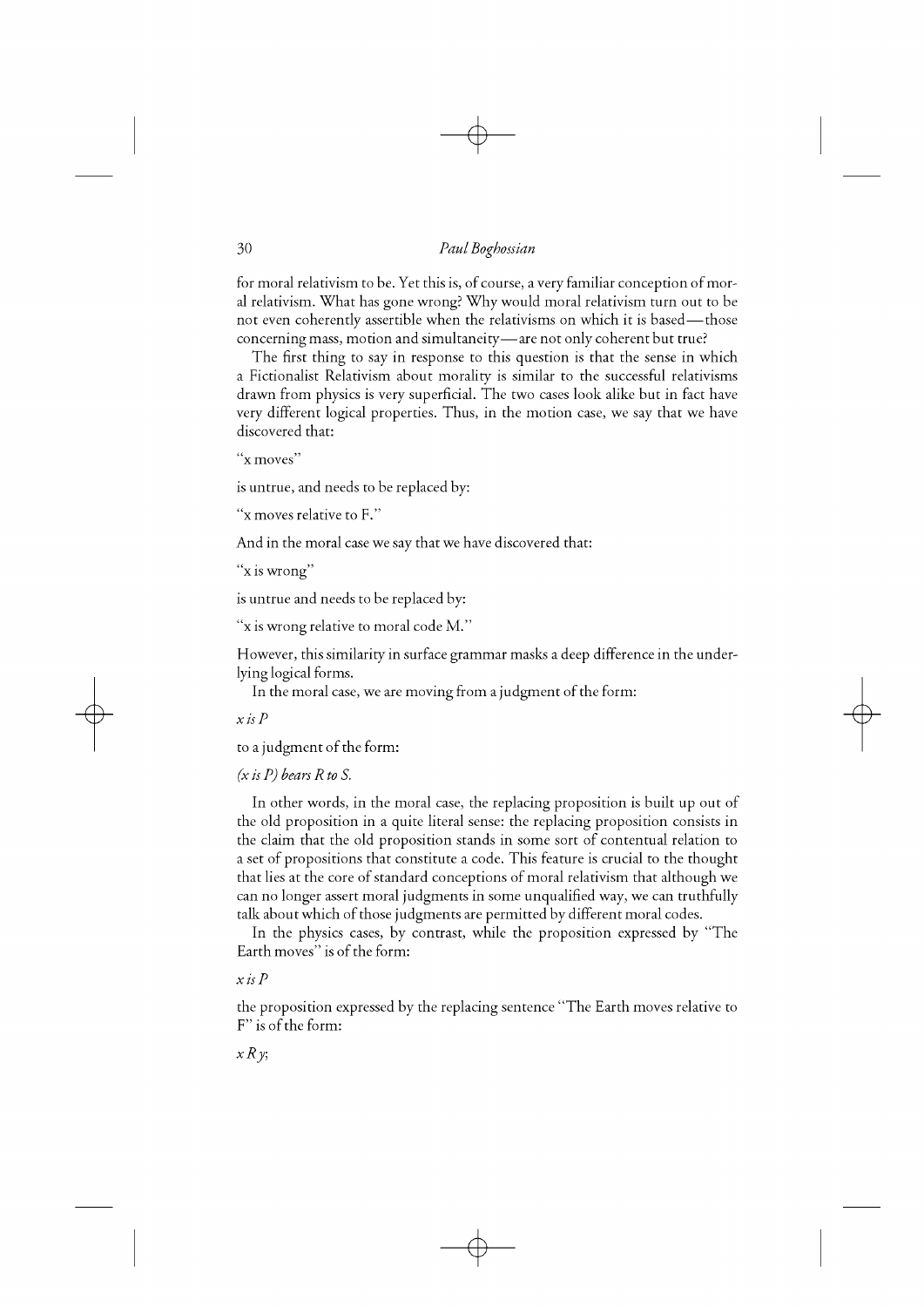the concept of a monadic property *moves* has been replaced by the concept of a relational property *moves-relative-to*, a concept which no more contains *moves* as a proper part than the concept *alternative* containsthe concept *native* as a proper part. There is no way to understand the replacing proposition in this case as built up out of the old proposition in the manner that is presupposed by a Fictionalist view of morality.

This difference at the level of logical form leads to the problems that attend Fictionalist Relativism. Because, in such a view, the old proposition is retained intact in the new proposition, it carries with it the charge of untruth that launches a relativistic conception. Because the new proposition places the old absolute proposition into a contentual relation to a set of propositions of a very similar nature, that charge carries over to the parameter to which the truth of moral propositions is being relativized. The result becomes something barely intelligible.

The moral relativist's best shot is to say that the original absolute propositions are complete but false. On this option, however, he faces the difficulty of explaining how we are able to accept a set of propositions that we know to be false; and the difficulty of explaining how he avoids commitment to there being some absolute moral facts somewhere after all, because the falsity of moral prohibitions seems to entail the existence of moral permissions.

If he now attempts to retreat to the view that the target propositions are incomplete, his problems get even worse: for now he faces the difficulty of saying how alternative moral codes could be alternative *conceptions* of the moral facts and how proposition fragments could complete, in the required way, the incomplete character of the target propositions.

None of these problems arise in the physics cases because in those cases the old proposition is discarded and is simply replaced with a new relational proposition, which, it turns out, is the only truth that there is in the vicinity of the old judgments.

#### CODES AS IMPERATIVES

Well, why isn't the lesson of these considerations that we should hew to the physics model far more closely? Why couldn't we formulate a satisfactory moral relativism by saying that in the moral case,

*Itwould be wrong of Paul to steal Mark's car*

is discovered to be untrue and is to be replaced not by:

*[It would be wrong of Paul to steal Mark's car] is entailed by moral code M*

but rather by:

*Paulstealing Mark's caris wrong-relative-toM*,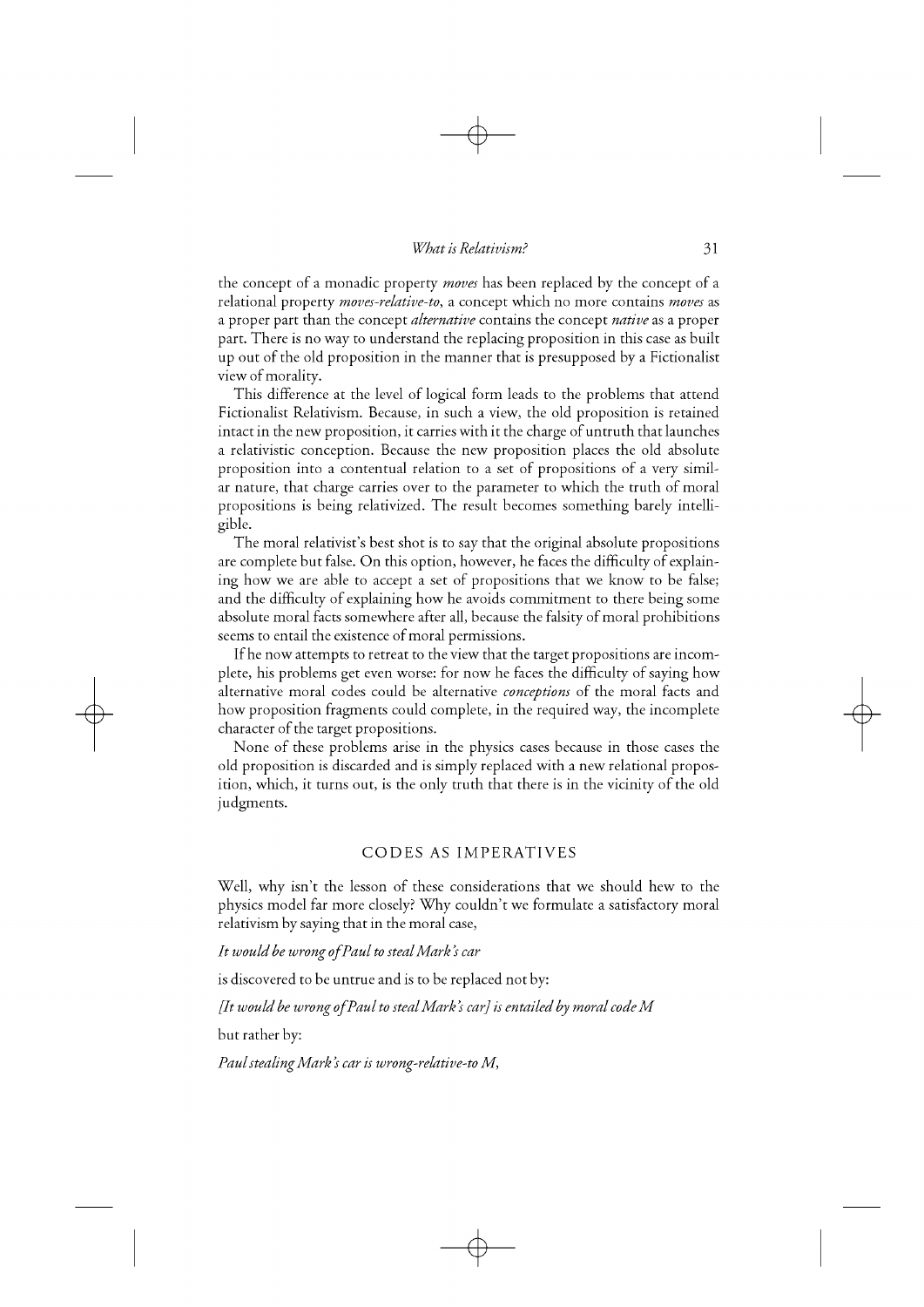where the hyphenation makes clear that we are now talking about a replacement proposition of the form "xRy"?

We will turn to looking at what this might mean in a moment, but before we do so, we should pause to remark on a small puzzle that attends the cases that are drawn from physics.

The puzzle can be put as follows. If my account of the physics cases is correct, classical motion judgments are untrue. If anything in their vicinity is true, it is not those original motion judgments but some *other* judgments, with a different logical form and involving distinct concepts. But how could the truth of these *other* judgments, which do not themselves involve the concept of motion, amount to the discovery that a relativism about *motion* is true? If I *replace* talk of phlogiston with talk of oxygen, that is not a way of discovering the atomic nature of phlogiston. Why do we take ourselves to have discovered that *motion* is *relative*?

In the usual account of things, there is supposed to be a distinction between eliminativismand relativism. In the case of the former, we respond to the discovery that a domain of discourse is systematically untrue by rejecting that discourse and, possibly, substituting some other discourse in its place. In the case of the latter, we respond by declaring that we have discovered the truthsin that domain to be relative in nature. But how are we to make out this distinction between eliminativism and relativism if, even in the classic cases of alleged relativism, what we get is the wholesale replacement of one set of judgments by another? Why aren't all cases, including the famous ones from physics, just cases of eliminativism?

This puzzle would be solved if, say in the case of motion, there were a more general concept, motion, itself neither absolutist nor relativist, such that both the absolutist and the relativistic notions could be seen to be subspecies of it. I think it is likely that there is such a concept, but I won't attempt to define one now.

It will suffice for present purposes to point out that, given that a relativist view of a given domain always involves the *replacement* of the original absolute judgments by certain relational judgments, we need to be shown that these two sets of judgments are sufficiently *intimately* related to each other, in the sense just gestured at, to justify our saying that what we have on our hands is relativism and not eliminativism. Let us call this the requirement of intimacy.

Let us turn, now, to the question of what moral relativism would look like if it assumed a non-Fictionalist form of Replacement Relativism.

The two central questions we face are: what relation could ''is-wrong-relativeto" be? And what parameter could "M" designate such that specific acts of stealing might or might not bear that relation to it?

It is already clear from the foregoing considerations, that whatever a moral code is going to be, it cannot consist of a set of propositions.

A natural alternative conception, as I've already noted, is to think of it as a set of imperatives, rather than propositions. So let us see how far we can take that idea, which, in any event, might be thought to have independent appeal.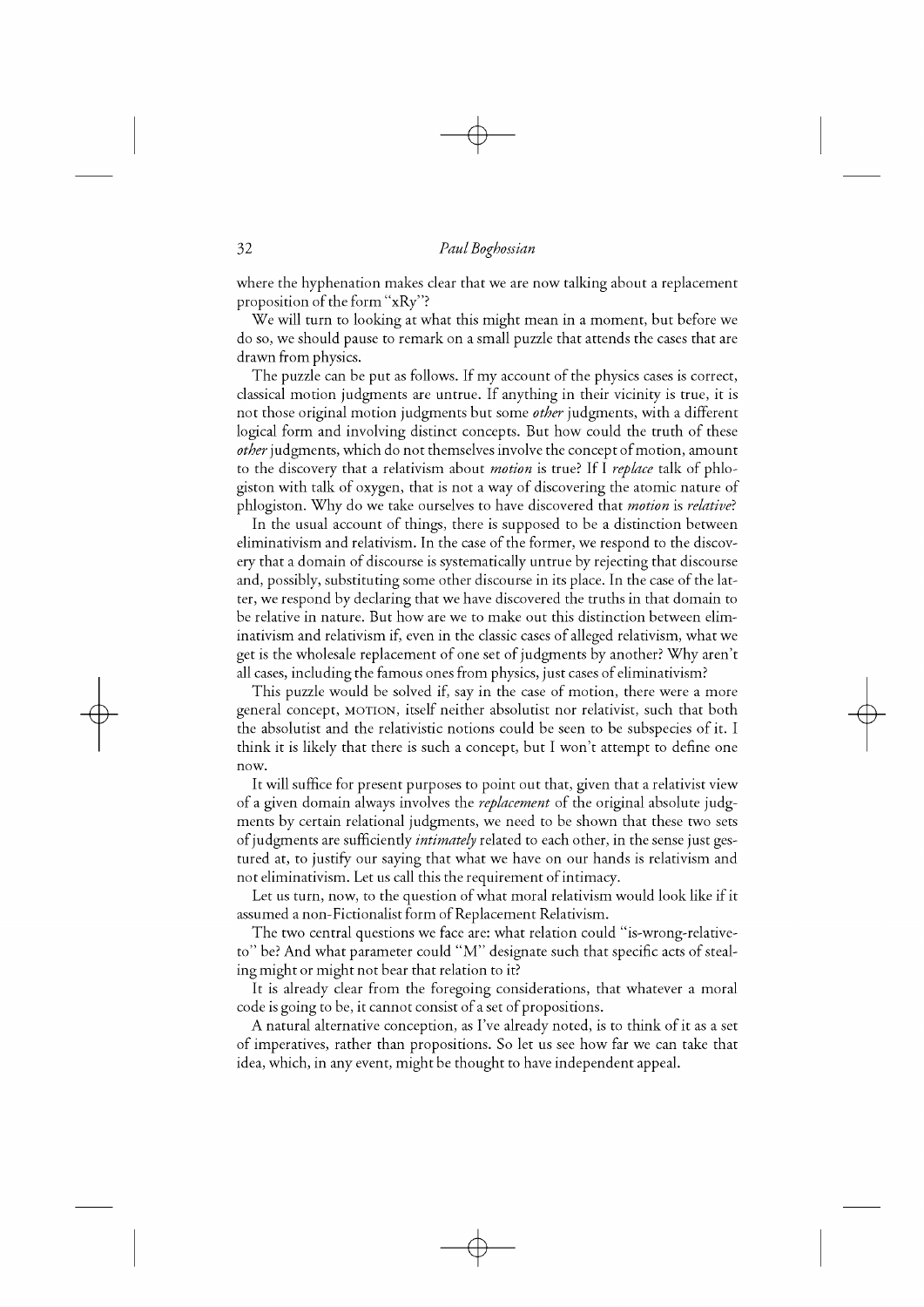If moral code M consists of a set of imperatives of the form:

Don't do x!

how should we think of the relation "is-wrong-relative-to"? A natural suggestion would be that it means "is one of the acts prohibited by."

If we put all this together, and we remind ourselves of the importance of including a reference to the speaker's endorsement of a particular code, we get the following account:

''Paul's stealing Mark's car is wrong-relative-to M'' means: *Paul's stealing Mark's car is one of the acts prohibited by the set of imperatives, M, which I, the speaker, accept.*

How well does this proposal fare?

# PROBLEMS FOR IMPERATIVAL MORAL RELATIVISM

One immediate question concerns the requirement of *intimacy*. How are we going to show that the replacing and replaced propositions are sufficiently intimately related to justify our saying that we have shown moral truths to be relative? How are we to ward off the suggestion that what we have here instead is just moral nihilism, with moral discourse discarded in favor of some replacement where we talk not of what is good and bad but only of what is and is not permitted according to imperatives that we accept and choose to live our lives by?

This story would be easier to fill in, if we could explain what makes a given set ofimperatives*moral* imperatives.

The relativist's idea is that moral judgments need to be relativized to moral codes. On the propositional construal, it was quite clear what made the relevant codes moral: they were constituted by propositions which encoded particular conceptions of moral right and wrong. That conception of moral codes, however, proved unworkable for the purposes of relativism. On the imperatival construal, however, we simply have a set of imperatives without any distinctive moral content. What makes these imperatives moral imperatives as opposed to some other sort of injunction?

Clearly, we would have to look not to the imperatives themselves, but to their *acceptance* by agents to see what might distinguish them from imperatives of another variety—prudential imperatives, for example, or aesthetic ones. There had better be something distinctive about the acceptance of moral imperatives for otherwisewe would not have pinned down that we are relativizing to a specifically *moral* code. But it is far from clear that there is such a distinctive state of mind.<sup>9</sup>

9 For a particularly sophisticated accountsee Allan Gibbard, *Thinking How to Live* (Cambridge: Harvard University Press, 2003).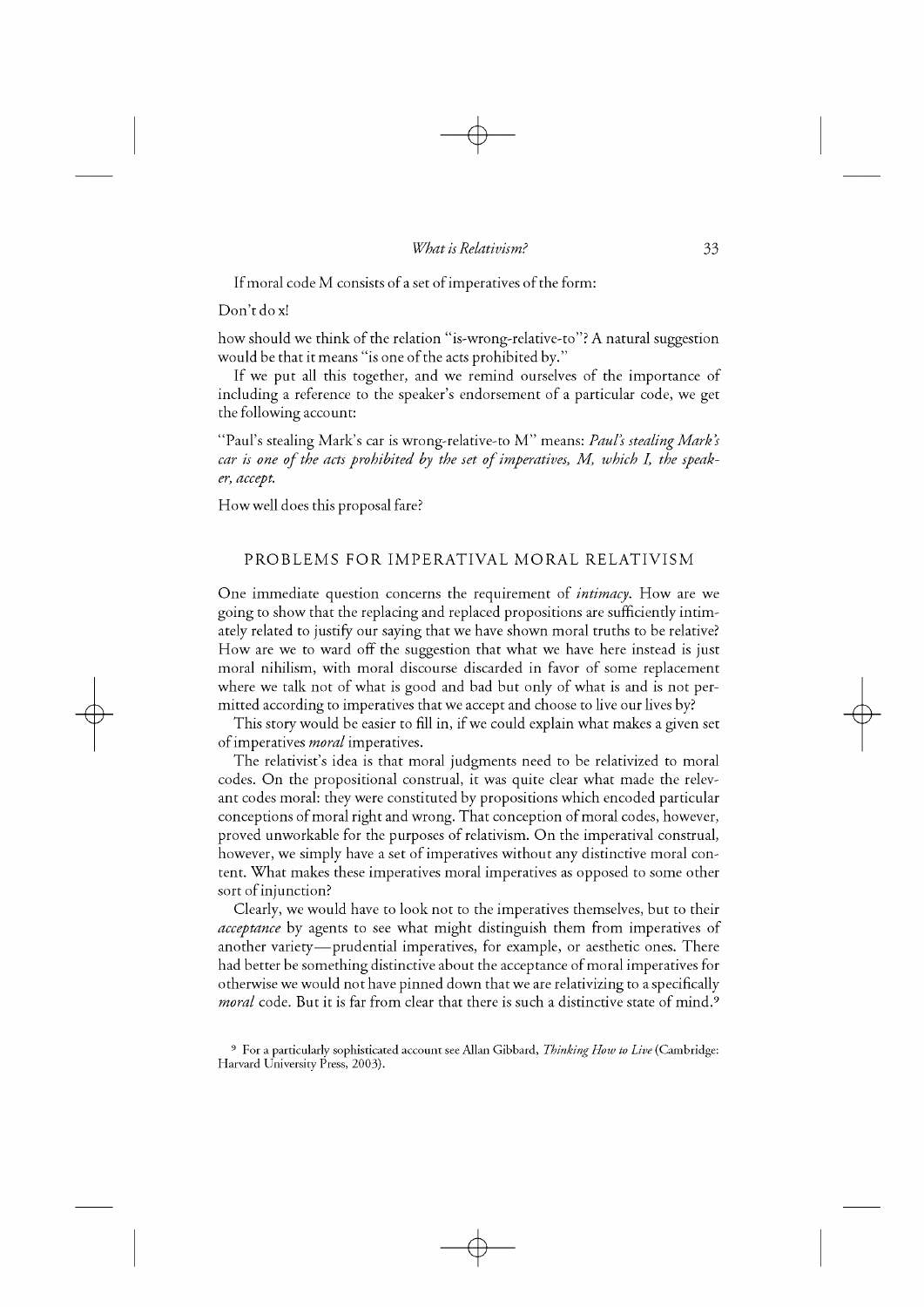A further problem that attends the imperatival construal concerns its ability to capture norms of permission.Letme explain.

As we have already had occasion to note, moral norms might be either norms of permission or norms of requirement.We may be required to do something, A, under particular conditions, C, or simply permitted to do it.

Imperatives, however, are, by definition, of the form:

#### *IfC,doA.*

It is this logical form that marks them out as non-propositional—incapable of assessment as true or false.

However, it is not clear how something of imperatival form is going to capture a norm of permission, a norm that merely allows doing A if C but does not require it.If I issue the imperative:

#### "If that car doesn't belong to you, don't scratch it"

I am requiring you not to scratch it, notmerely permitting it.

For that reason, it is very hard to see how imperatives alone could constitute a fully satisfactory construal of what moral codes are.

A further problem for the imperatival construal will be familiar from our discussion of the propositional construal. In that discussion, we saw that the relativist had difficulty accommodating the normative character of moral judgments, even after the thinker's endorsement of a particular moral code is brought into the picture.

(17) *In relation to (propositional) moral code M, which I, the speaker, accept, it would be wrong of Paul to steal Mark's car.*

As I pointed out, this still seems to be a descriptive remark about which beliefs one has, rather than a genuinely normative remark about what ought and ought not to be done. This problem, it seems to me, only intensifies on the imperatival construal whose counterpart of  $(17)$  is:

# *In relation to the set of imperatives, M, which, I, the speaker, accept, it is prohibited for Paul to steal Mark's car.*

The final and probably most important objection to the imperatival construal derives from an observation we had occasion to make earlier—namely, that moral codes are normally expressed through the use of indicative sentences that are themselves just more general versions of the sentences by which particular moral judgments are expressed. Thus, it would be natural to say that our moral code, which contains a prohibition against stealing, would be expressed by the sentence:

### (17)''Stealing is wrong.''

And this sentence is itself just a general version of the various particular sentences by which we express ordinary moral judgments such as: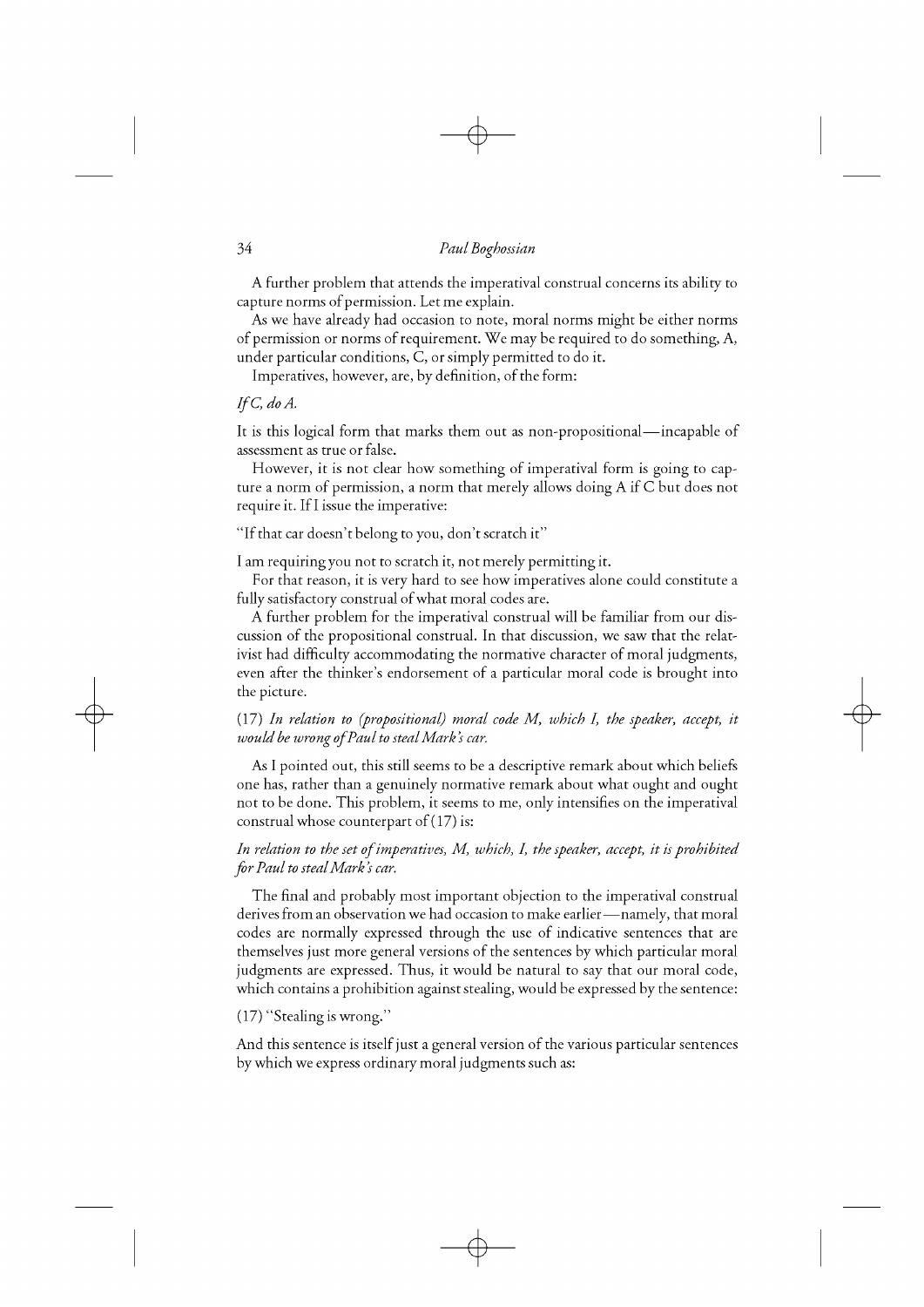# (18)''Paul's stealingMark's car is wrong.''

Now, though, if (17) is taken to express an imperatival content roughly given by:

# *Don't Steal!*

it's very hard to see how (18) could have any other sort of content because they are both sentences of exactly the same type, the only difference being that (17) is a generalization of (18). In other words, if the imperatival construal of moral codes is correct, we wouldappear to have no choice butto take (18) to express the content:

#### (19) *Don'tsteal Mark's car, Paul!*

 $(18)$ , though, is just the sort of ordinary, unqualified, absolutist sentence that the relativist is going to seek to replace by relational sentences of the form:

#### (20) ''Paul stealingMark's car is wrong-relative-toM.''

on the grounds that there are no absolute facts about morality with which to confirm the absolutist sentences.

However, if it is really true that (18) expresses an imperatival content of the kind specified by (19), then it is very hard to see what motive there could be to replace it, or how the discovery that there are no absolute moral facts could be relevant to it in any way. Since it just expresses the imperatival content:

#### *Don't Steal Mark's car, Paul!*

it has not made any claim; and since it has not made any claim it can hardly be true that it is condemned to having made a false claim; and since it is not condemned to having made a false claim, it can hardly be true that it needs to be replaced on the grounds that it is so condemned.

The imperatival construal of moral codes, then, far from showing us how coherently to implement a relativistic view of morality seems rather to make relativism irrelevant and inapplicable.

#### CONCLUSION

In this paper, I have attempted to explain how a relativistic conception of a given domain should be understood. And I have then tried to outline the obstacles that stand in the way of extending such a conception to the domains that have most interested philosophers—those of morality and epistemic justification.<sup>10</sup>

<sup>10</sup> In this paper, I have confined myself to talking about the moral case; the epistemic case is treated explicitly in my book *Fear ofKnowledge* (Oxford: Oxford University Press, 2006), chs 5—7.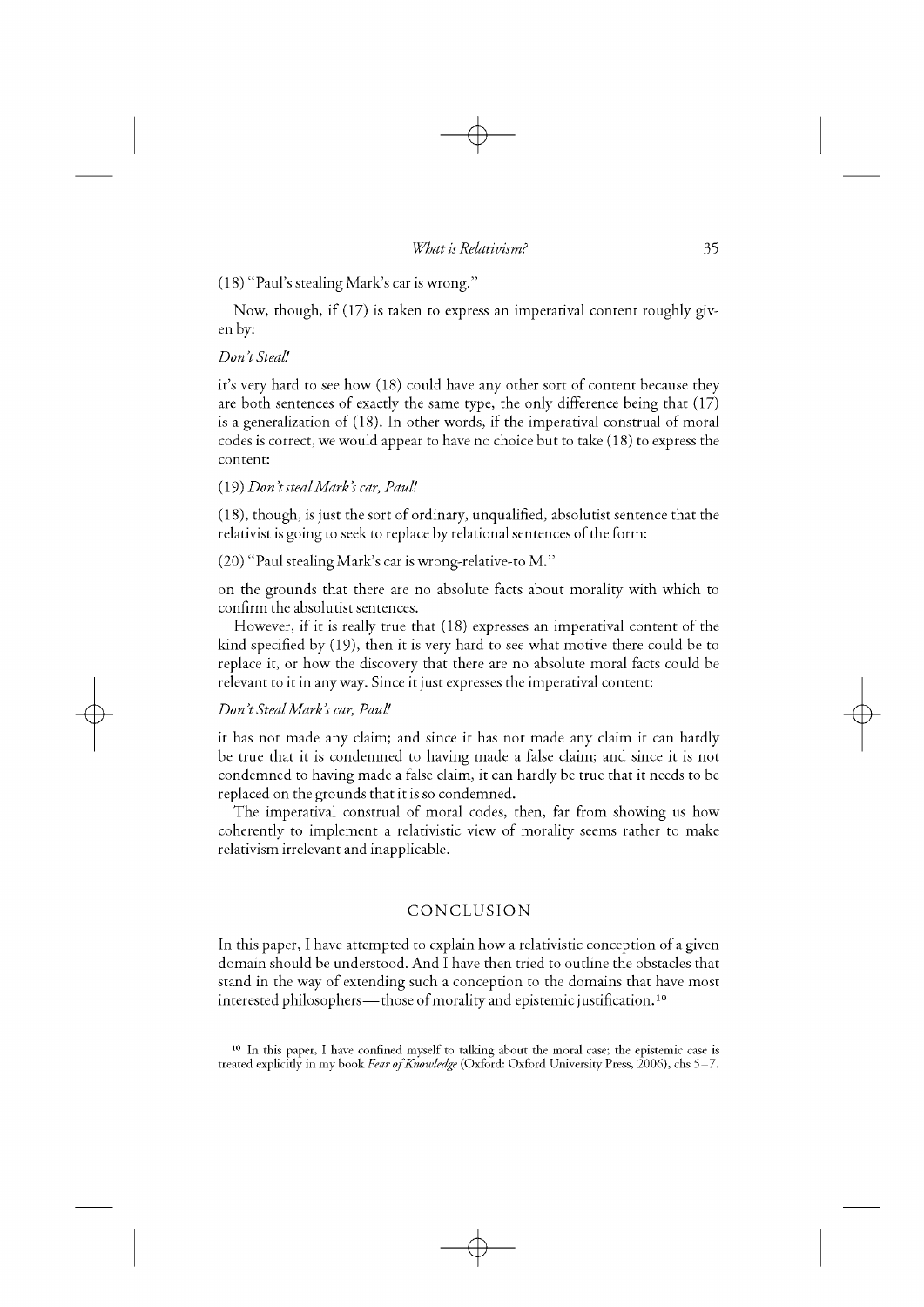It is natural to wonder whether there is an alternative conception of relativism that would serve some of these traditional philosophical preoccupations better. The main alternative to the account I have been exploring is provided by the idea that a relativistic conception of a given domain consists in the claim that there can be faultless disagreement in that domain. Here is Crispin Wright:

Imagine that Tim Williamson thinks that stewed rhubarb is delicious and that I beg to differ, finding its dry acidity highly disagreeable. There is, on the face of it, no reason to deny that this is a genuine disagreement—each holding to a view that the other rejects. But it is a disagreement about which, at least at first pass, the Latin proverb—*de gustibus non est disputandum*—seems apt. It is, we feel—or is likely to be—a disagreement which there is no point in trying to settle, because it concerns no real matter of fact but is merely an expression of different, permissibly idiosyncratic tastes. Nobody's wrong. Tim and I should just agree to disagree.

Call such a disagreement a dispute of inclination. The view of such disputes just gestured at . . . combines three elements:

That they involve genuinely incompatible attitudes(Contradiction);

That nobody need be mistaken or otherwise at fault (Faultlessness), and

That the antagonists may, perfectly rationally, stick to their respective views even after the disagreement comes to light and impresses as intractable (Sustainability).

According to this characterization, then, relativism about a given domain is the view that there may be faultless disagreement in that domain. One person may assert *p* and the other *not-p*, yet it needn't be the case that either of them is at fault, not merely in the sense that both might be equally rational, but in the far more demanding sense that both might have said something *true*.

But how could any domain pull off such a trick? How could it turn out that a proposition and its negation might both come out true? Remarkably enough, a number of writers have recently proposed answers to this question.

Wright proposes to make sense of the combination of Contradiction and Faultlessness by invoking his view of truth as super-assertibility. Kit Fine has suggested that we could make sense of it by regarding the opposed judgments as targeting ''different realities'' (though Fine proposes his solution only in connection with issues about the passage of time and not necessarily in connection with other subject matters). And John MacFarlane has explored the idea that we can make sense of it by regarding the truth of a proposition as settled not just by a world and a time but also by a "context of assessment."<sup>11</sup>

I am doubtful that we can ultimately make sense of the notion of a proposition that can sustain faultless disagreement. I don't see how any such proposition

<sup>11</sup> Crispin Wright, 'Intuitionism, Realism, Relativism and Rhubarb,' this volume (Ch. 2); Kit Fine, 'Tense and Reality,' in his *Papers on Tense and Reality* (Oxford: Oxford University Press, 2006); John MacFarlane, 'Making Sense of Relative Truth,' *Proceedings of the Aristotelian Society,* 2003.